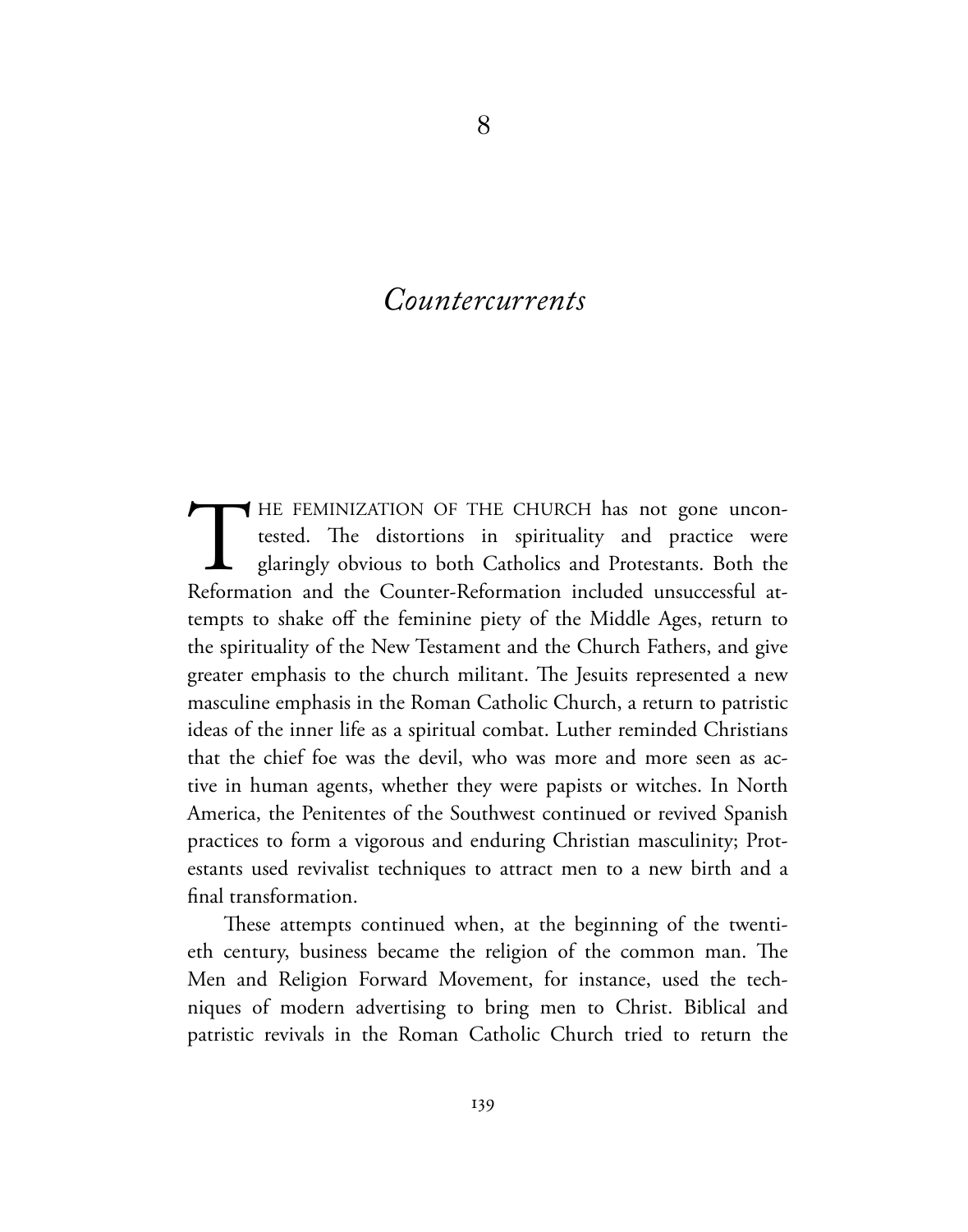Church to models of spirituality that existed before the feminization and sentimentalization of medieval piety, and the Second Vatican Council made these models official while trying to heal the split between religion and the public world. Recently, a handful of Catholic and mainline Protestant writers have acknowledged the lack of men. A recent movement, which is still developing, is the evangelical Promise Keepers, which has updated the revivalist tradition and has had much initial success.

# MEDIEVAL CATHOLIC MASCULINITY

The Middle Ages were not totally feminized in their religious practices. The clergy remained all male, and the cultivation of a combative, agonistic style of scholastic rational theology appealed to men, although this theology was not very fruitful for the life of the Church. Its sterility gave rise to a call for a religion of the heart, in such movements as the Brethren of the Common Life, with its great product, *The Imitation of Christ*, and Lutheranism. Preaching was aimed specifically at men: the Bernard who called himself and his monks *women* and who popularized bridal mysticism was also the preacher of the First Crusade. Men also participated in the eroticism of religion in the chivalric veneration of Mary.

# *The Crusades*

The element common to Bernard of Clairvaux's encouragement of both eros and violence was a humanization of religious emotion. Human emotions, erotic love and anger, were integrated into Christianity through their direction to the Celestial Bridegroom, on the one hand, and the enemies of the Church on the other, in particular heretics and Saracens. Christ often took on the attributes of an earthly bridegroom and was the object of more or less explicit erotic fantasies; the external enemies of the Church took on the attributes of the demons and became the object of a war of annihilation.

In addition to the *Sermons on the Song of Songs*, Bernard was the author, for the Knights of the Order of the Temple, of *On the New*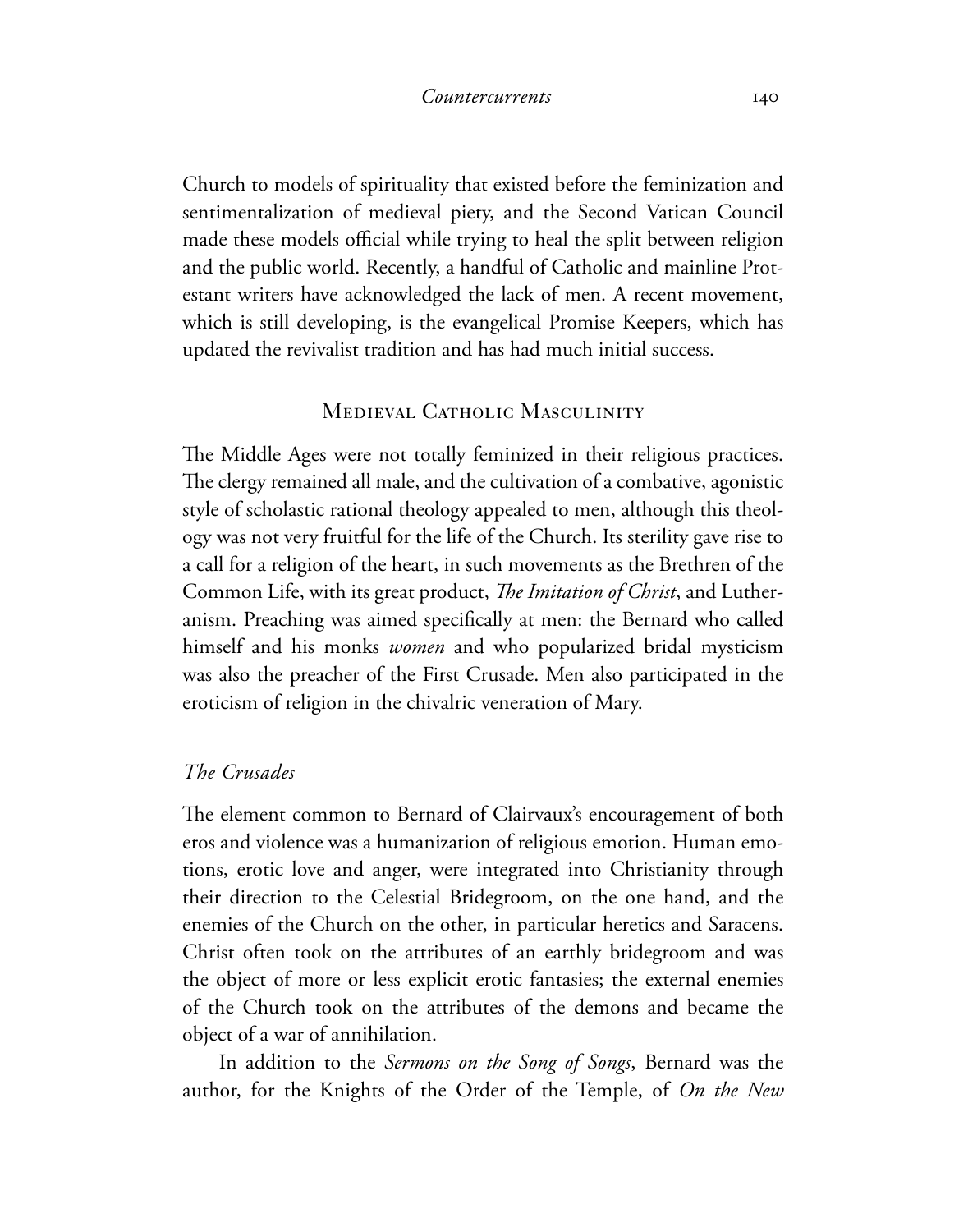*Christian Militia*. 1 He felt some discomfort in both books, for he realized that he was innovating and that his innovations needed a defense. Bernard insists that "to inflict death or to die for Christ is no sin,"<sup>2</sup> and he defends the Christian knight against charges of manslaughter: "If he kills an evildoer, he is not a mankiller, but, if I may so put it, a killer of evil."<sup>3</sup> Bernard claims he does not mean "that the pagans are to be slaughtered when there is any other way to prevent them from harassing and persecuting the faithful, but only that it now seems better to destroy them."<sup>4</sup> Bernard cites John the Baptist's advice to soldiers to be content with their pay as implying the legitimacy of killing and goes so far as to characterize the knight who dies in warfare against the pagans as "a martyr"<sup>5</sup>—a theme taken up in modern times, when the soldier who dies for his country became the new Christ.

# *Chivalric Devotion to Mary*

Male mystics and religious in the Middle Ages centered their spiritual life not on images of the feminine divine, but on Mary. $^6$  The problems of regarding God as in some way feminine posed too many emotional and intellectual challenges. Nor did men feel all that comfortable adopting a feminine stance before God. Some had the intellectual and poetic abilities to do it, but most felt an intense male fear of homosexuality, especially of passive homosexuality, of being used like a woman. It was easier to venerate the divine in Mary. The eros implicit in medieval devotion led to this development. Women's devotion to Christ was tinged with eros; that is why "women concentrate especially on the infant or adolescent Christ," while "monks refer more frequently to the virgin Mary."7 Veneration of the Mother of God has a long history in Christianity, but it took a very odd turn in the Middle Ages at the same time that bridal and maternal mysticism came to dominate the life of women in the Church.

Femininity, because of its passivity, paradoxically opens women to the power of the Holy Spirit. They are like soft wax that more easily takes an imprint. Mary, above all, was passive and receptive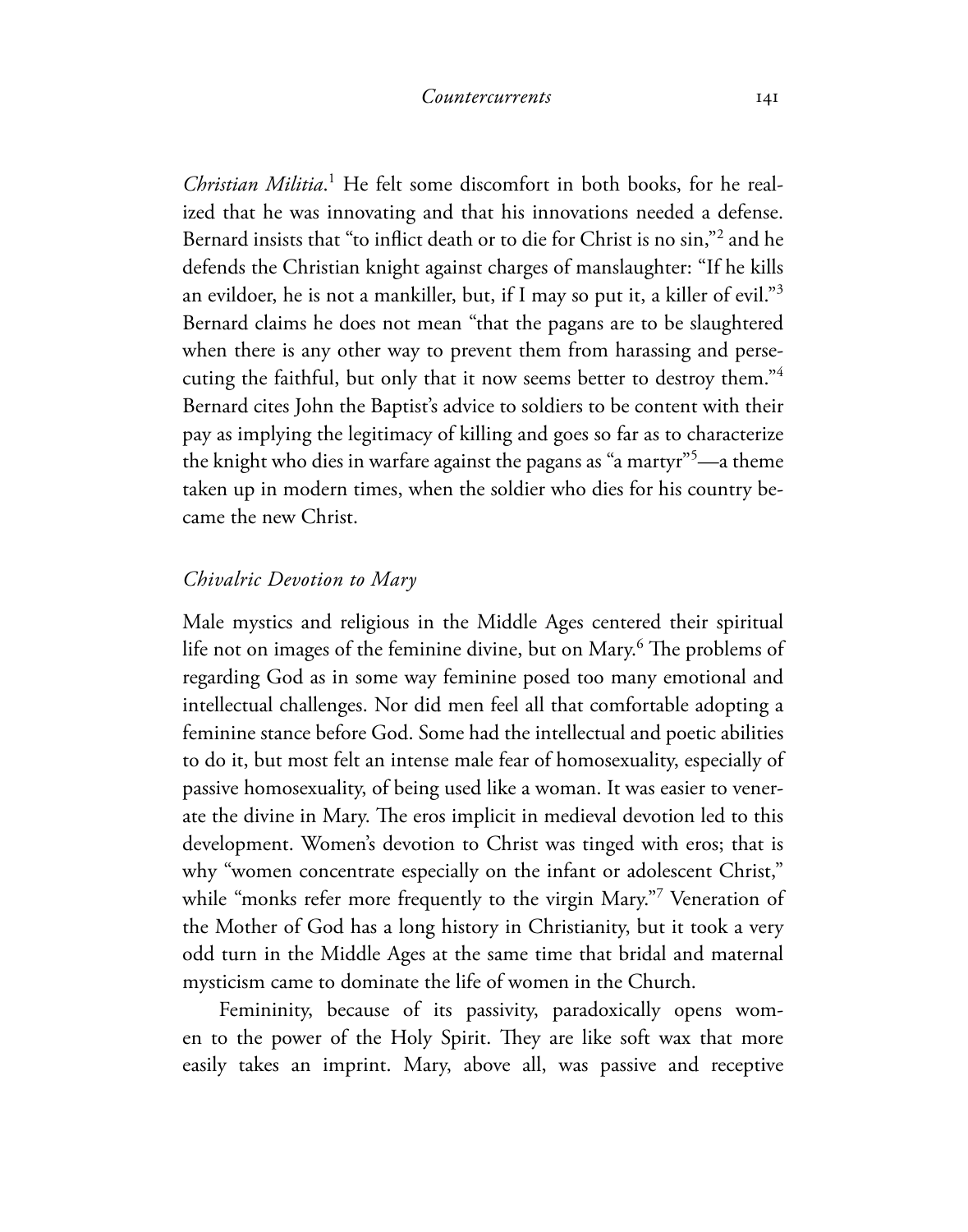and took the imprint of the Spirit better than anyone else. She took it so well that she sometimes looks very much like God. Hilda Graef in her survey of Marian devotion notes: "This tendency to assimilate Mary increasingly to the transcendence of God himself becomes even more pronounced in later writers."<sup>8</sup> Mary became the Queen of Mercy, the protector of sinners from the justice of Christ.<sup>9</sup> God was attracted by her beauty and became her lover at the Annunciation.<sup>10</sup> She held his hand from punishment; she rescued the impenitent from hell; she knew everything from the first moment of her conception;<sup>11</sup> she was equal to  $God;^{12}$ she was greater than God.<sup>13</sup> Christian men had a quasi-erotic relationship with her. St. John Eudes in the seventeenth century "saw Mary as the spouse of the priest; indeed at the age of sixty-seven he drew up a formal contract of marriage with her and henceforth wore a ring."<sup>14</sup> After being confronted by Pusey with the beliefs concerning Mary that were propagated by Catholic books of devotion, John Henry Newman, already a Catholic, replied that "I consider them calculated to prejudice inquirers, to frighten the unlearned, to unsettle consciences, to provoke blasphemy, and to work the loss of souls."15 The Second Vatican Council emphasized the subordination of Mary to Christ and cautioned against "the falsity of exaggeration."<sup>16</sup>

# CATHOLIC REACTIONS

The changes I have summed up in the word "feminization" were not unnoticed by contemporaries. Eckhart was (probably unfairly) condemned, and mysticism was suspected by the various Inquisitions. Catholics who were already trying to return the Church to its early purity were stung by the accusations of the Reformers, who claimed that the reformed church was closer to the early church. Some medieval innovations made Catholics very uncomfortable. Obvious visual eroticism was an immediate target, and changed attitudes to art can be dated almost to the year. The Jesuits tried to regain the monastic tradition of spiritual militancy. In the Spanish Americas, the traditions of penitential fraternities revived and flourished. In the twentieth century, Vatican II reacted against the sentimental devo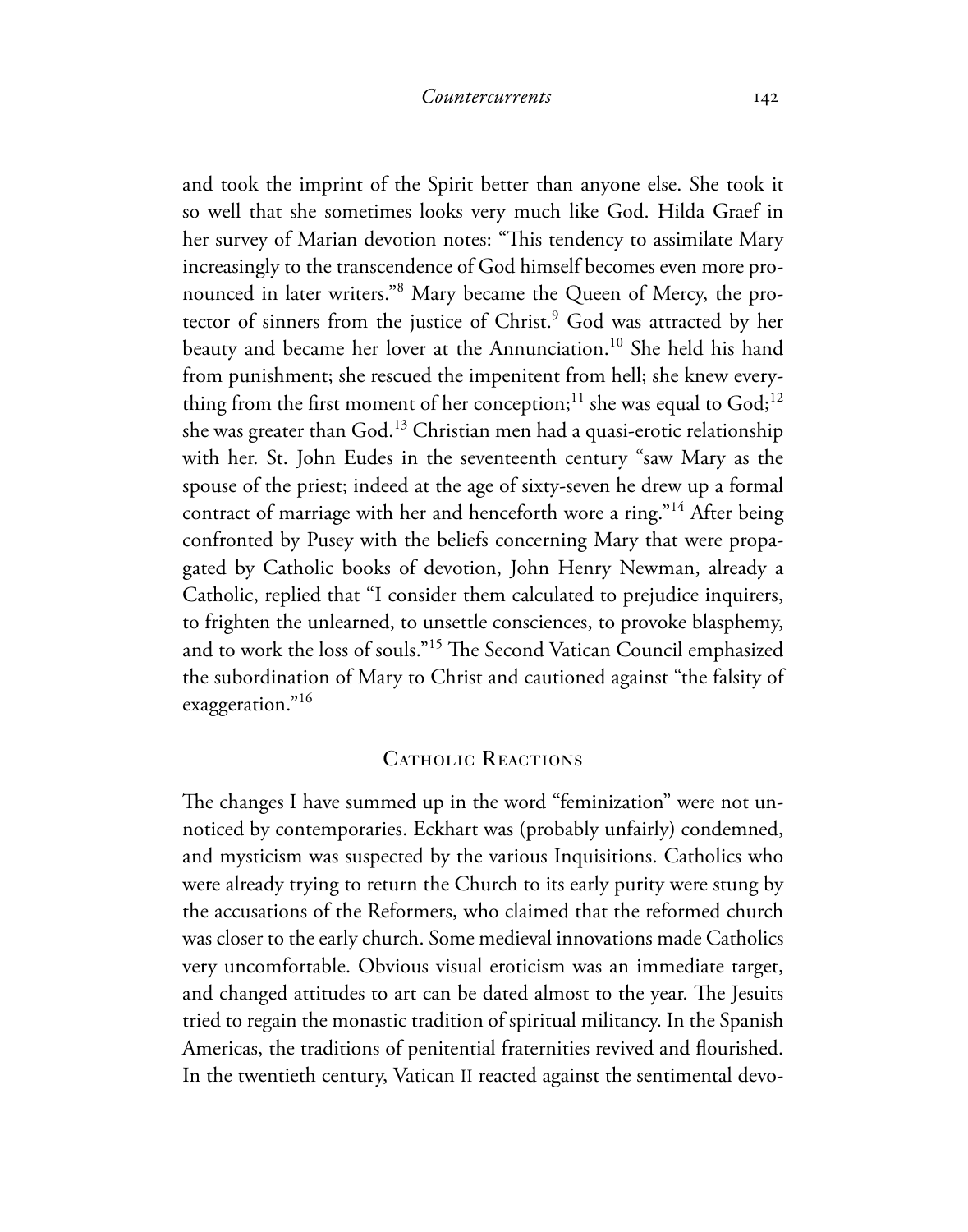tions that dominated Catholic life and against the related tendency to exclude the Church from public, that is, masculine, life. Two Jesuits, Walter Ong and Patrick Arnold, have diagnosed the feminization of the church and the consequences of the lack of men.

# *Suspicion of Eros in Religion*

The Counter-Reformation reacted in part against the extreme feminization and eroticization of Catholic piety during the Middle Ages. Leo Steinberg documents both the eroticism and the reaction against it in *The Sexuality of Christ in Renaissance Art and Modern Oblivion*. 17 Christ's sexuality was central to much art because art needed a visual manifestation of the eroticism of bridal and maternal mysticism. Consequently, the genitals of the infant and of the crucified Christ were emphasized to an extraordinary degree. What was being emphasized was not so much Christ's sexuality as the human relationship to God, which according to mystics and theologians was essentially feminine. If the Christian was essentially feminine in relationship to a masculine God, the visual counterpart of that masculinity was of course maleness, and maleness centered upon the genitals. Yet the sexual overtones are inescapable, as the official guardians of Catholic art realized.

Reforming Catholics felt that something was wrong with this eroticism, and the change in attitude occurred very quickly. Renaissance nudes were given loincloths and pants. Michelangelo chiseled the leg off of Christ in a *pietá* because Christ's posture was too overtly sexual. In particular, the images that were redolent of homosexuality, in which the Father pointed to the genitals of the son, were abandoned. Mysticism in general came under suspicion, not simply because it provided a path to God apart from the sacramental, hierarchical church, but because the eroticism of mysticism was felt to be somehow offensive.

This reaction was only partial and did not destroy the main currents of popular devotion, though it purged eroticism of some of its most overtly sexual references. Since the eros of mother and child is not explicitly genital, it remained at the heart of Catholic piety. Fur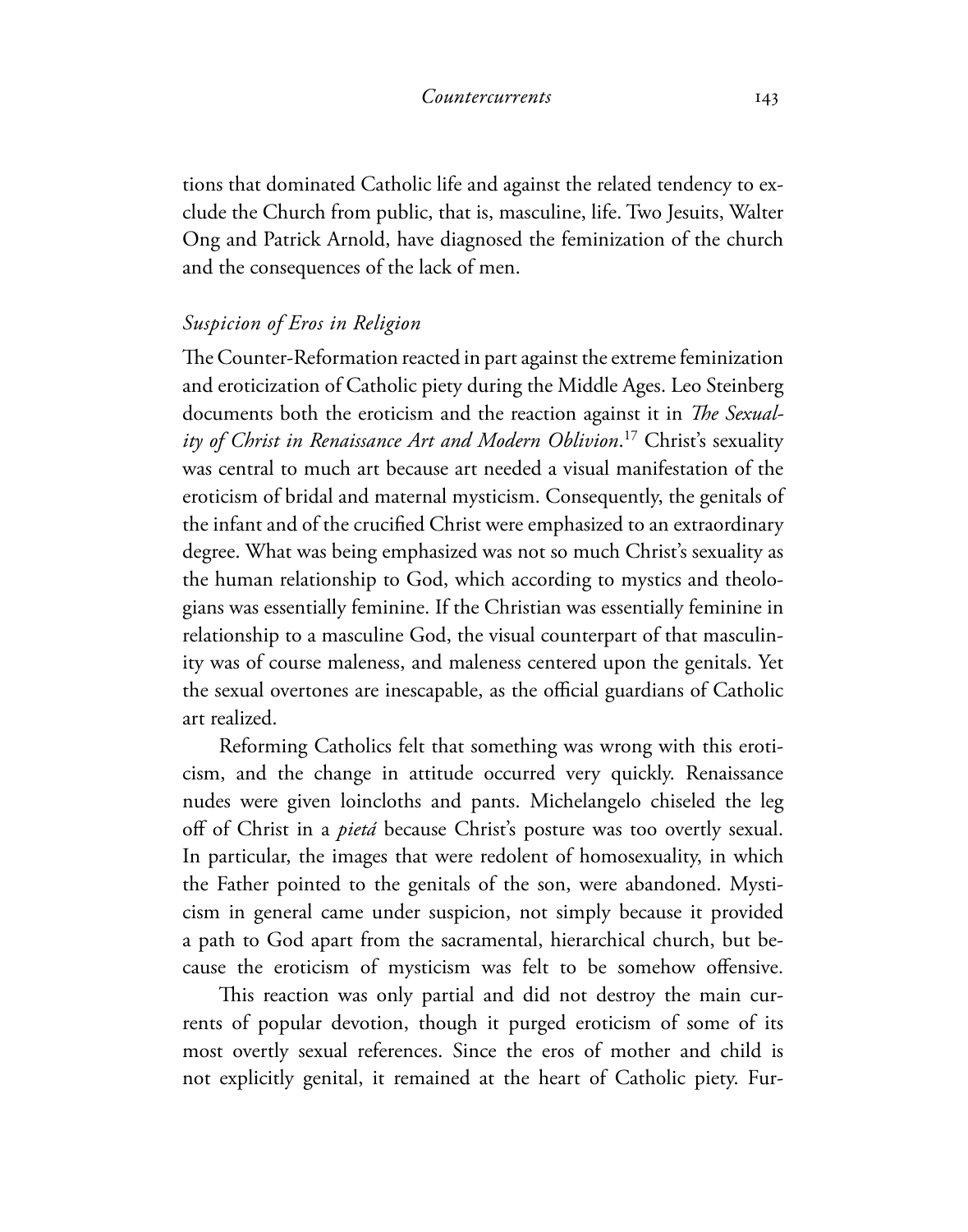thermore, the religion of the heart, which was based upon medieval affective piety, continued to dominate the Catholic laity. The erotic focus on the emotions of the believer tended to identify him as feminine.

# *The Jesuits and Militant Spirituality*

The Jesuits were prominent in Counter-Reformation Catholicism until the twentieth century. They were far more masculine than the medieval orders, all of which, in spite of their resistance, had been feminized in the thirteenth and fourteenth centuries. The Jesuits, unlike the Cistercians, Dominicans, and Franciscans, never had a female branch. As Robert Harvey notes, "With the exception of one brief episode . . . there was no consideration given to the founding of a female order in connection with the company of Jesus."18 Although much of Ignatius's initial support came from women—his "efforts met with a greater response among the women than in any other quarter"<sup>19</sup>—he wanted his followers to steer clear of them: "All familiarity with women was to be avoided, and not less with those who are spiritual, or wish to appear so."<sup>20</sup>

Ignatius was a soldier $^{21}$  and remained one, although now "the new soldier of Christ."<sup>22</sup> His conversion was brought about by reading a version of the *Legenda aurea* that emphasized the chivalric nature of Christianity. After his conversion he tried to be a better Christian by following both the crusading and chivalric ideals. He nearly killed a Moslem who, by denying that Mary remained a virgin *in partu*, was not sufficiently respectful of Mary for Ignatius's taste: "At this, various emotions came over him and caused discontent in his soul, as it seemed he had not done his duty. They also aroused his indignation against the Moor, for it seemed that he had done wrong in allowing the Moor to say such things about Our Lady, and that he ought to sally forth in defense of her honor. He felt inclined to go in search of the Moor and stab him with his dagger for what he had said."<sup>23</sup> A divine sign spares the Moor, and Ignatius seems to look back upon this incident as a symptom that he was very immature in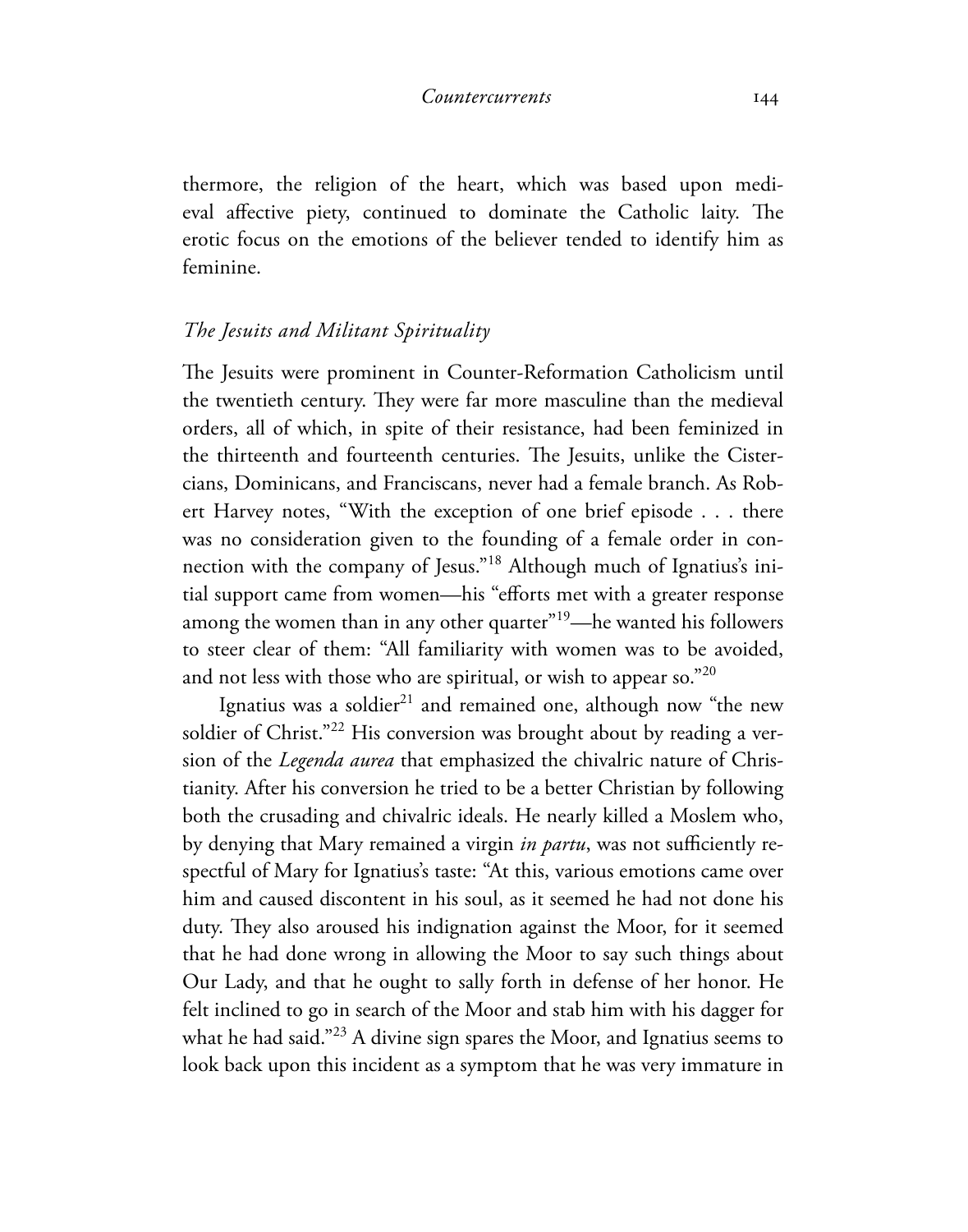the spiritual life, that he did not yet understand what kind of service God demanded of him.

Ignatius, in his *Spiritual Exercises*, abandoned the tradition of bridal mysticism. He uses "bride" to refer only to the Church, not to the Christian.<sup>24</sup> Even in a passage in which he compares Satan to a "false lover"<sup>25</sup> who seduces the soul, he does not develop the logical parallel of God as a true lover who woos the soul. Instead, Ignatius returns to the older patristic and monastic models of spiritual warfare. He compares the Christian to a knight who is addressed by an earthly king: "It is my will to conquer all the lands of the infidel. Therefore, whoever wishes to join with me in this enterprise must be content with the same food, drink, clothing etc. as mine. So, too, he must work with me by day, and watch with me by night, etc., that as he had a share in the toil with me, afterwards, he may share in the victory with me."<sup>26</sup> This military experience, of being comrades and followers of an earthly prince, is the analogy that Ignatius chooses to help the Christian understand his role in the drama of salvation. Christ speaks to each Christian: "It is my will to conquer the whole world and all my enemies, and thus to enter into the glory of my Father. Therefore, whoever wishes to join me in this enterprise must be willing to labor with me, that by following me in suffering, he may follow me in glory."27 The Christian is forced to choose between the two standards, "the one of Christ, our supreme leader and lord, the other of Lucifer, the deadly enemy of our human nature."28 The Jesuits always felt that life was a struggle, whether a warfare with evil or a contest with self and God. Alonso de Orozco, echoing patristic and monastic language, warned "that he who would see the face of the most powerful Wrestler, our boundless God, must first have wrestled with himself."<sup>29</sup>

### *The Penitentes*

The Penitentes of New Mexico are among the few groups of Catholics that have maintained a vital hold on the male laity for centuries. The Penitentes do not worship Jesus the Bridegroom, but, as they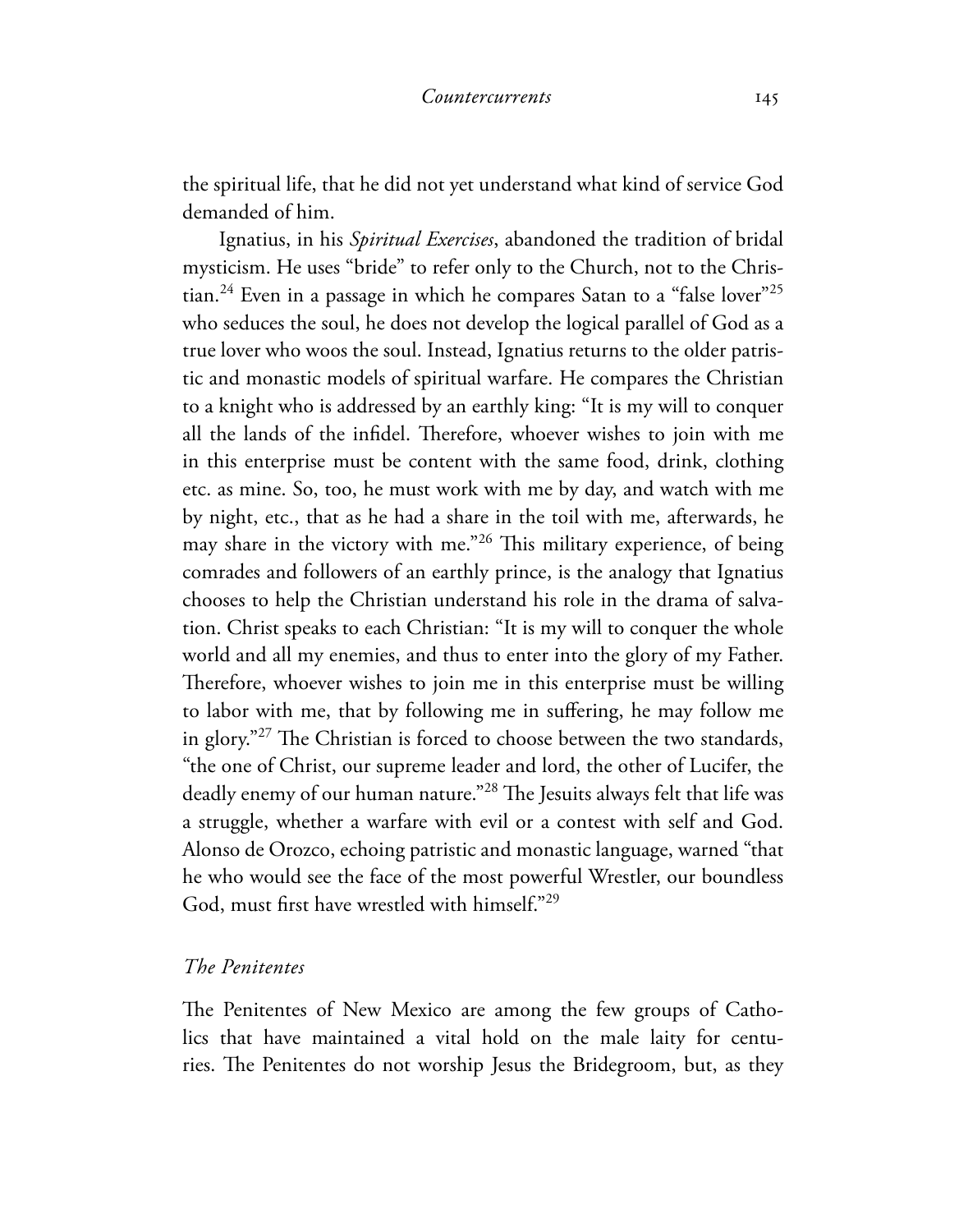sing in one of their songs "Jesús confrado,"30 Jesus the Brother, in whose suffering they participate as brothers. The Penitentes either continue or revive (documentation is lacking) the penitential traditions of medieval Europe.

The penitential fraternities were the successors to the Crusades, which had begun as a penitential exercise. Penance, and not killing, was their central spiritual value.<sup>31</sup> Those who did not go on crusade could join a confraternity, whose male members often did not get along well with the clergy.<sup>32</sup> Penitents engaged in a close imitation of Jesus, and took upon themselves the sufferings of the world. The Flagellants, making public an old private practice, whipped themselves through the streets "in order to avert God's anger by assimilating themselves with Christ through sharing in his sufferings." $33$  These were all male. $34$  In Europe these male religious organizations had died out: "The confraternities of penitents were absorbed by the third orders, which recruited their own members primarily among women."35

During Holy Week, the Penitentes, more properly the Brothers of the Confraternities of the Holy Blood, strip themselves to the waist, bloody their backs with flint knives or broken glass, beat themselves and each other with cactus whips, carry man-sized wooden crosses in solemn procession through the desert, temporarily crucify themselves, and spend the whole of Good Friday night in darkness, prayer, and sleepless vigil. All of this is to make real the adjurations, "Take up your cross and follow me" and "Put on Christ." They wish to identify and conform themselves more perfectly to the image of the living Christ, to become a version in flesh of the *santos*—the images of the holy ones—like the carved and painted figures the Penitentes' *santeros* (literally "saint-makers") fashion from the recalcitrant materials of the American desert.

The rites of initiation into the lay confraternities of the Penitentes are startlingly like the puberty rituals with which most societies mark the transformation of boys into men. The would-be *hermano*, or penitent brother, presents himself to the novice master, who determines the candidate to be of good character and not a flagrant public sinner. The novice undergoes a period of prayer and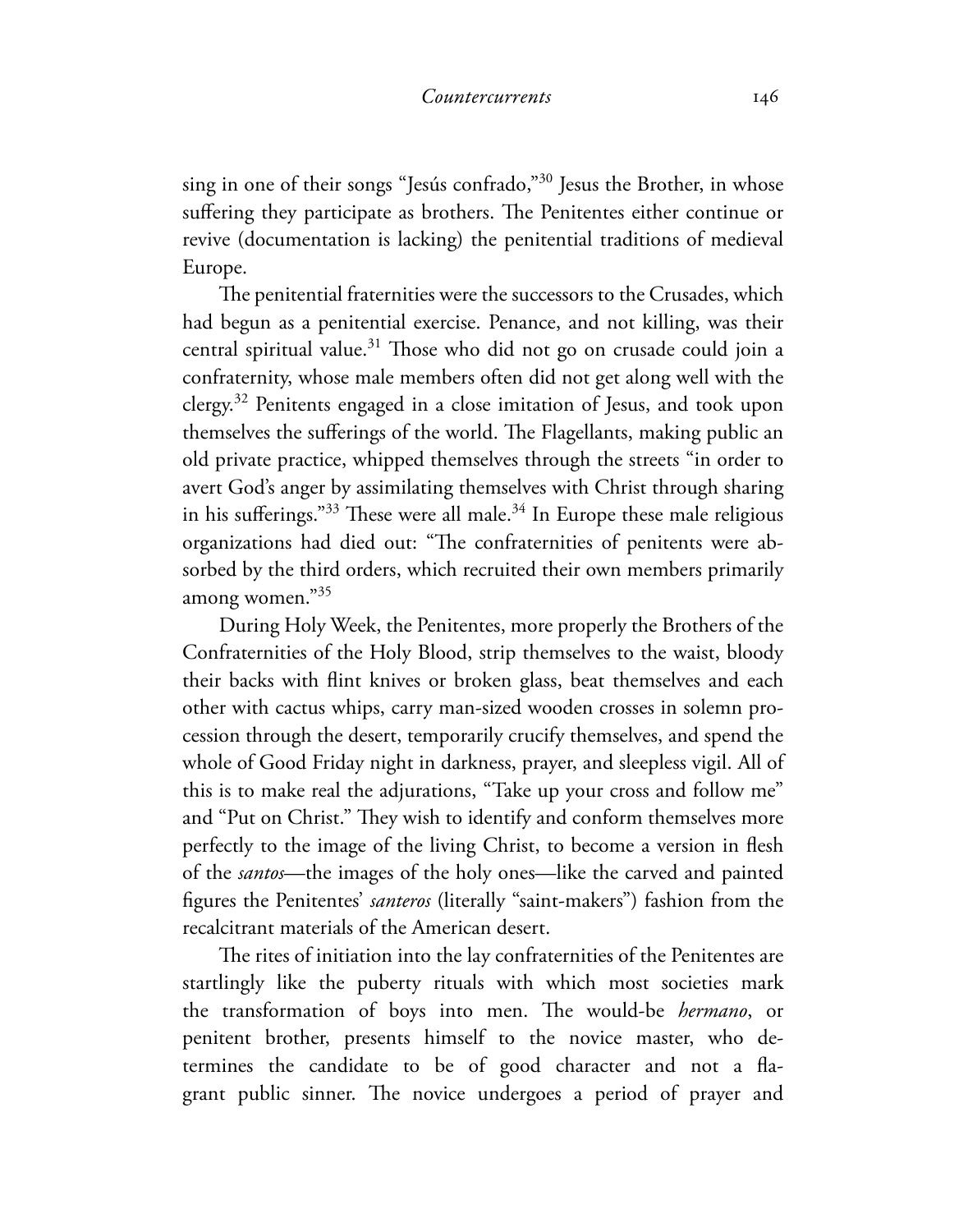fasting and returns to the master for the solemn rituals of Holy Week. Novices generally strip to the waist and don short white cotton trousers, the *calzones*. The novice master, using the ritual flint knife or perhaps only a jagged piece of glass, makes three or four shallow gashes on the penitent's back. The free flow of blood both symbolizes the shedding of Christ's blood and serves a practical purpose during the next stage of the initiation, the flagellation. A prescribed number of strokes with the cactus-fiber whip follow, though the postulant may ask for more. The gashes prevent welts from forming and keep infection from setting in, so that the penance, though real and painful, does no lasting physical damage.

This stage of the initiation generally takes place within the nearly windowless, candlelit interior of the confraternity's chapel, the *morada*. From there, the brothers march in solemn procession along a route representing the Stations of the Cross, a symbolic journey as well as a physical one. Some of the brothers carry a piece of cactus inside their *calzones*; others carry full-size wooden crosses. Like their counterparts in Spain, many of the flagellants cover their faces with hoods, not to mask their participation in shameful rites (as pioneer Anglos thought), but as a precaution against spiritual pride. The brothers of the confraternity process to the accompaniment of sung, never spoken, prayers and the music of the *pito*, the liturgical flute. Generally the procession follows a nearly life-sized crucifix or figure of the suffering Christ, another of his mother, and sometimes more figures representing soldiers, the crowd, and the sorrowing women.

At the fourth station, where Christ meets his sorrowing mother, the *hermanos* stage the *encuentro*, the dramatic scene of that meeting. The statues of Jesus and Mary (Mary is often carried by women) are brought together and an *alabados* sung, voicing the sadness each of them feels at seeing the other's pain. Farther on, at the climax of the Holy Week paraliturgies, the brothers re-enact the Crucifixion in the same way, creating a drama that they understand both by observing and participating in it. They affix the figure of Christ to a cross and raise it aloft for all to see, life-sized, bloody, crowned with cactus thorns or nails and contrived with moveable arms, legs, jaws that can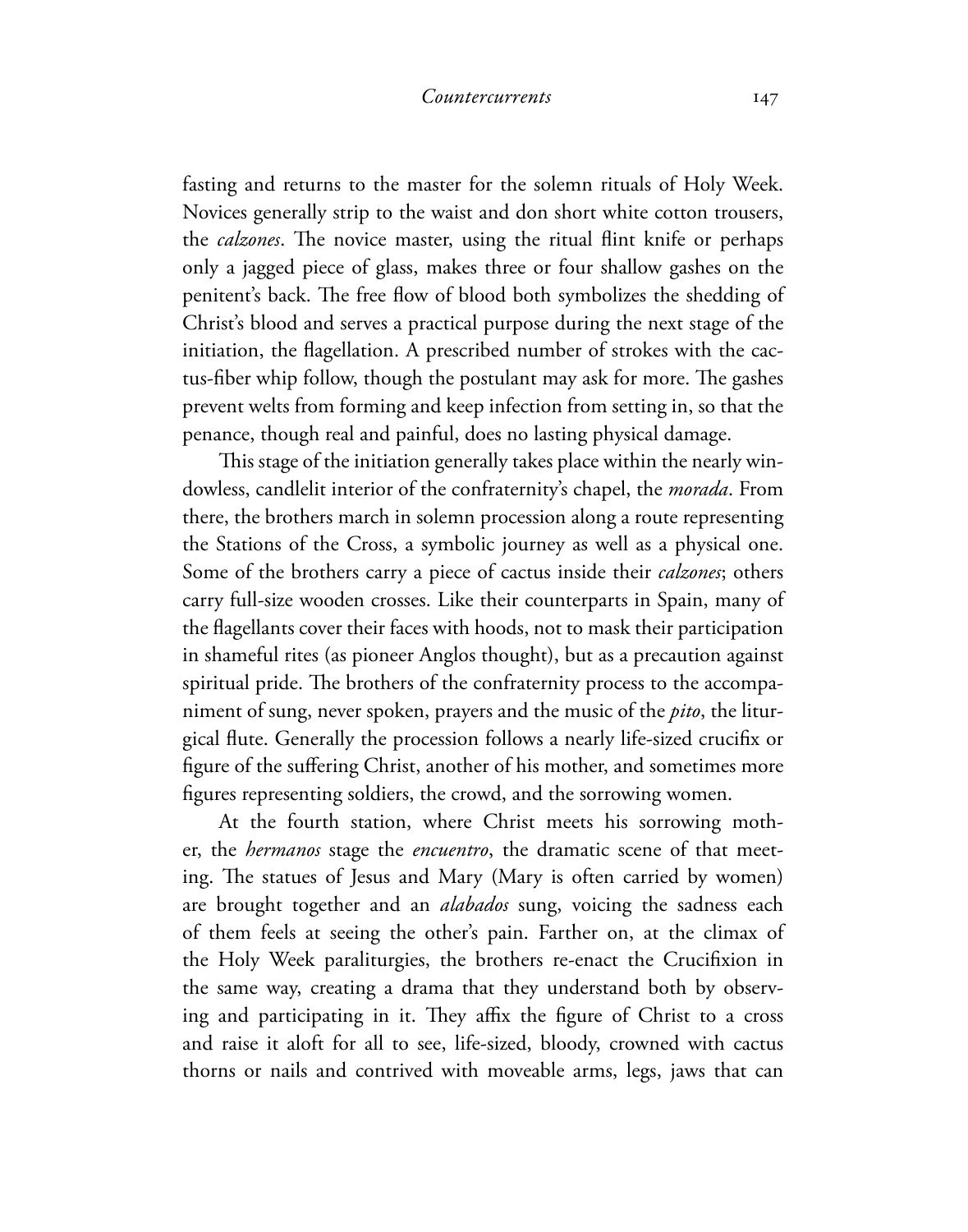open and shut to simulate the last words, and sometimes even a concealed compartment in the side from which blood and water can be made to gush out. At the same time that the painted Christ is crucified, the postulant *hermanos* may be tied to their own crosses in sight of the crucifix, where they hang until their veins distend and their trunks turn blue from near-strangulation.

After they are taken down from their crosses, the brothers re-enact the Deposition: the nails, the crown, the cloth draping the cross are taken down and given into the outstretched hands of the statue of the mourning Virgin, now become *Nuestra Senora de la Soledad*, Our Lady of Solitude. The dead Christ is laid first in her arms, and then in a special cradle and carried back to the *morada*, again, always accompanied by the appropriate songs of sorrow. Behind the solemn procession the brothers drag the figure of Death, a black-robed, skull-faced woman in a cart full of stones.

At the *morada*, the Christ is laid in state before the altar and the brothers sing a version of the office of *Tenebrae*, extinguishing the candles one by one until the *morada* is entirely dark. The forces of Chaos and Old Night are then given full symbolic play: the brothers wail, rattle the ceremonial rattles, and pray until dawn for their dead. Finally, at daybreak, they come out into the early morning light and sing the final hymn of rejoicing: Salvation is accomplished, for in celebrating Christ's death, they celebrate too his Resurrection.

As with all initiation rites for men, those who emerge successful, who attain to the fulfillment of manhood, are deemed fit to assume positions of societal leadership. Responsible, self-sacrificing leaders were in urgent demand in the Southwestern desert: The small farmers and landholders of New Mexico lay at the furthest outpost of Hispanic civilization. Their peripheral position, coupled with the various breakdowns of the civil order in Mexico and the gradual retrenchment of the Spanish empire, left the New Mexicans more or less to their own devices. The withdrawal of military support, the dwindling number of available clergy from Durango, and the dearth of rich and powerful landholders who might serve as a stabilizing class, forced the New Mexicans to invent new ways to meet their own liturgical and societal needs. The Brotherhoods filled the gap.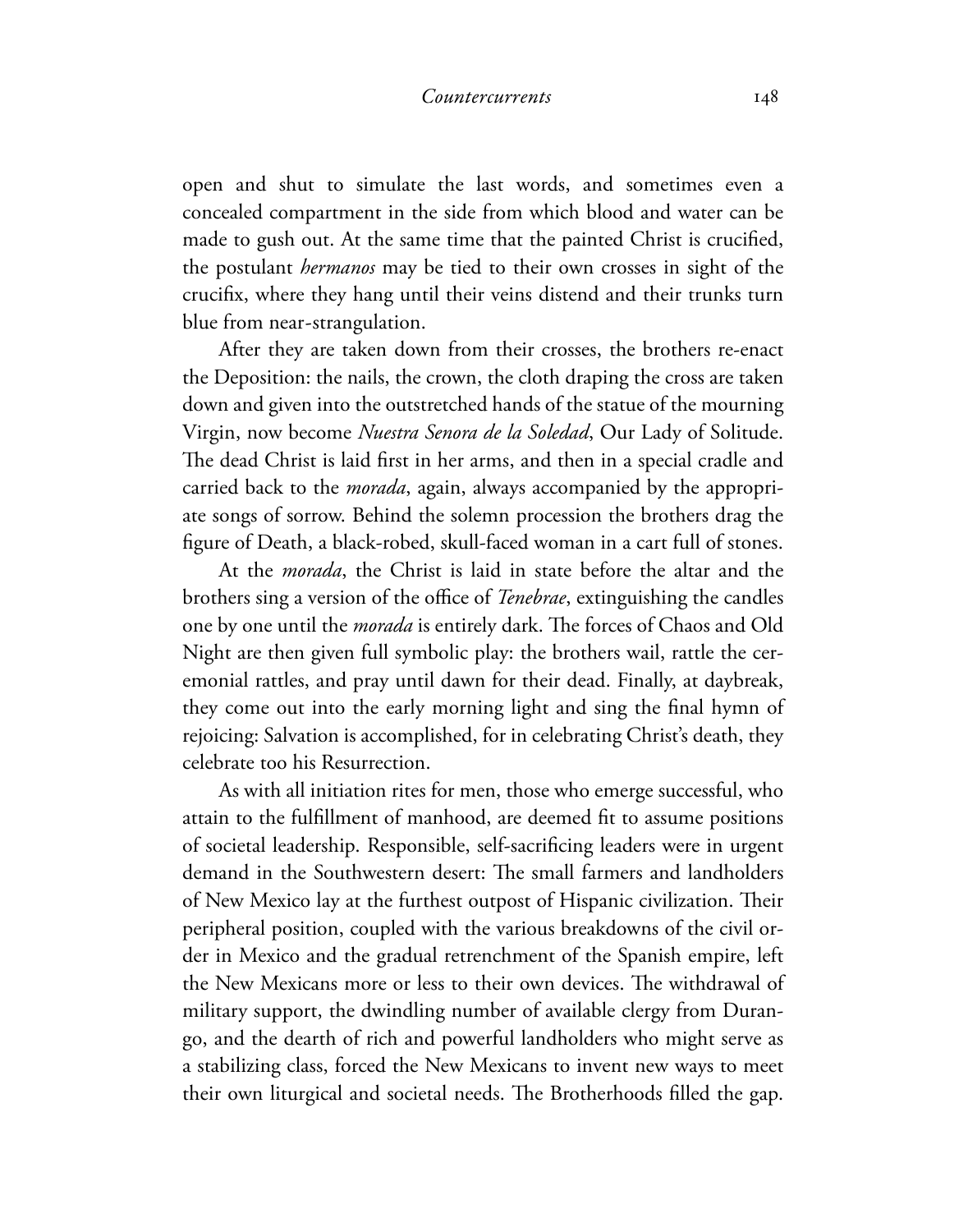In the absence of priests, or with only occasional visits from clergy riding a long circuit, the confraternities provided the only liturgy available, and kept alive the community's life of prayer. Charitable works, feeding the hungry, clothing and housing the victims of the disasters of a harsh desert environment, protecting the weak, and burying the dead worked not only for the acquisition of virtue but for the stabilizing good of the society as a whole. Indeed, one can hardly distinguish between the two, and Christians might argue that the two goals are inseparable. The *hermanos* assumed a major role, if not the major role, in maintaining the civil order. The *hermano mayor*, the head of the *morada*, settled disputes and administered justice in practice, however much law and jurisdiction may have in theory lain with the King of Spain.

In Spain also, the public processions are one of the few occasions on which men feel they can display their religion. In the town of Monteros, the men never go to church, yet participate with enthusiasm in the procession of the *Señor de Consuelo*, a painting of the Crucifixion. Only boys are allowed the difficult task of carrying the large painting in its heavy frame through the streets. The painting is an emotional one: "One has only to look at the painting of the crucified Christ, his head hung pitifully sideways, his eyes downcast, to recognize that he is a man who has sacrificed greatly."<sup>36</sup> The boys, suffering under the weight, thereby "at once display power and suffering, [and] identify closely with the Son of God."37 Men, in seeing the image of the crucified see the destiny of all men to be a sacrifice. They honor, in some sense, a "self-portrait, a supernatural image of themselves."38 In Christ, as in men who fulfill their masculinity, there is a union of power and weakness, because men are strong only so that they may give of themselves to others, even to the point of death.

# *Twentieth-Century Catholic Outreach to Men*

In a quiet way, the most effective Catholic outreach to men, or to be more precise, the most effective work that Catholic men have done with one another, has been through the Knights of Columbus. It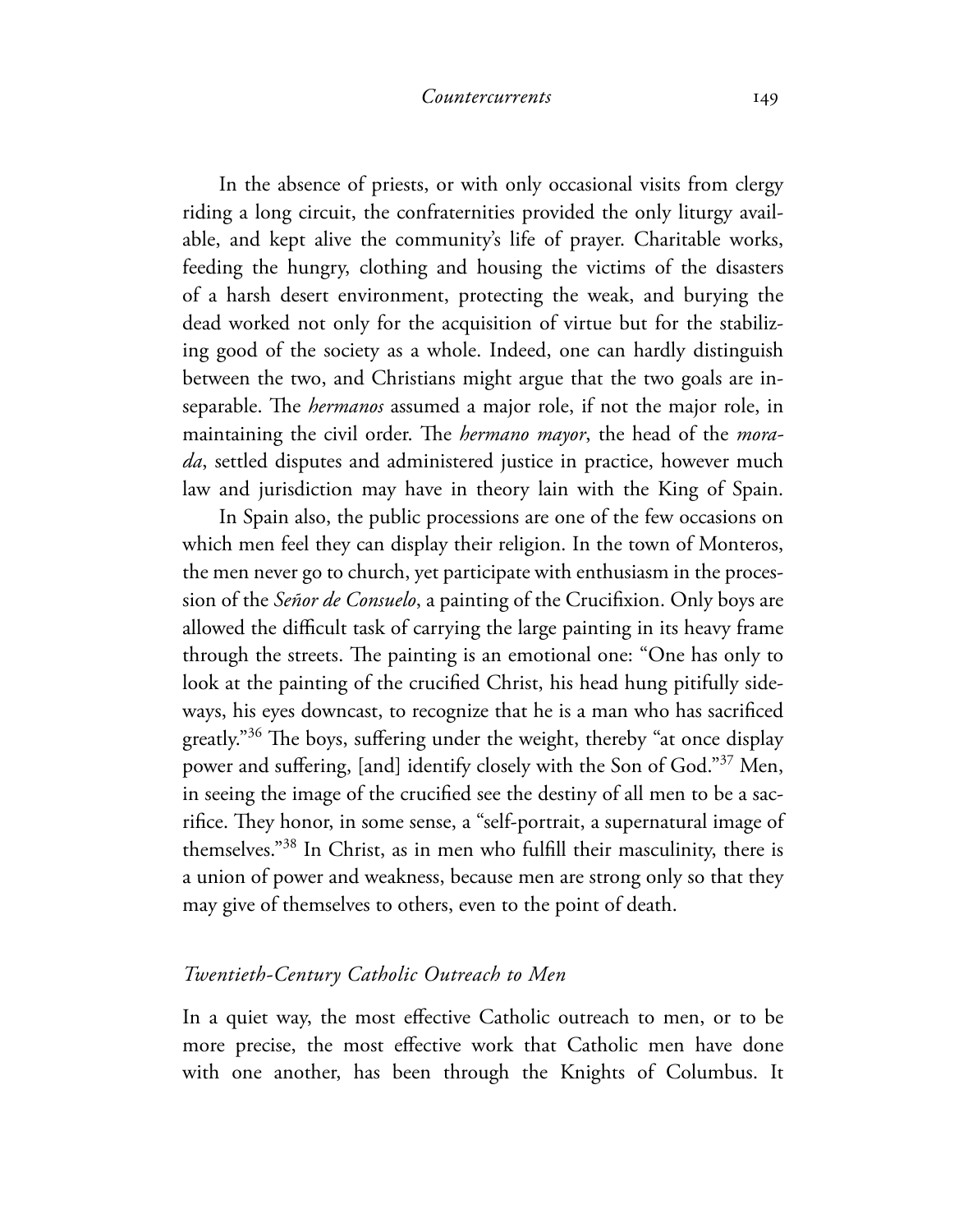was in some ways modeled after the non-Catholic fraternal orders that had been so successful in nineteenth-century America. Christopher J. Kauffman points out that "traditional notions of the male role permeated every aspect of Columbian fraternalism. The ceremonial 'rite of passage' was intended to imbue the member with a 'manly' sense of pride in his Catholicism and a strong dedication to defend the faith. The insurance program was a medium for expressing the breadwinner's economic responsibility for his family."39

On a more theological level, the *ressourcement* that preceded Vatican II was a cultivation of biblical and patristic studies, in an attempt to overcome the bifurcation between theology and piety that had begun with Scholasticism. Basil Pennington, a key figure in the *ressourcement*, set forth the purpose of the program: "There is a great need to reach back to the other side of the 'scholastic parenthesis' and pick up those currents of life which are more integrally and fully human, open to the divine and the divinization of the human."40 The central thesis of *The Spirituality of the Middle Ages* is that Christian life had split into rationalist theology and pietistic devotion because of Scholastic hyper-rationalism, and that the two must be reunited, or, as von Balthasar put it, theology must be done on the knees.

The Church in the West had also become increasingly privatized after the Middle Ages. Religion was a matter of sentiment, and best confined to the home or the individual.<sup>41</sup> It had no relevance in a secular world governed by principles of reason that were accessible to all. The various churches reacted differently to this enforced privatization. The liberal churches, and some not so liberal, took up the Social Gospel. After various experiments with Catholic Action, the Catholic Church in Vatican II called for an *aggiornamento*, which would overcome the relegation of Christianity to the feminine world of the home: "Vatican II was an attempt on the part of the hierarchy to move the Church back over to the masculine, public side of the public/private split.<sup>"42</sup> Again, there was an attempt to put a parenthesis around the developments that began in the twelfth century and to resume a relationship with society that had characterized the Church of the first millennium.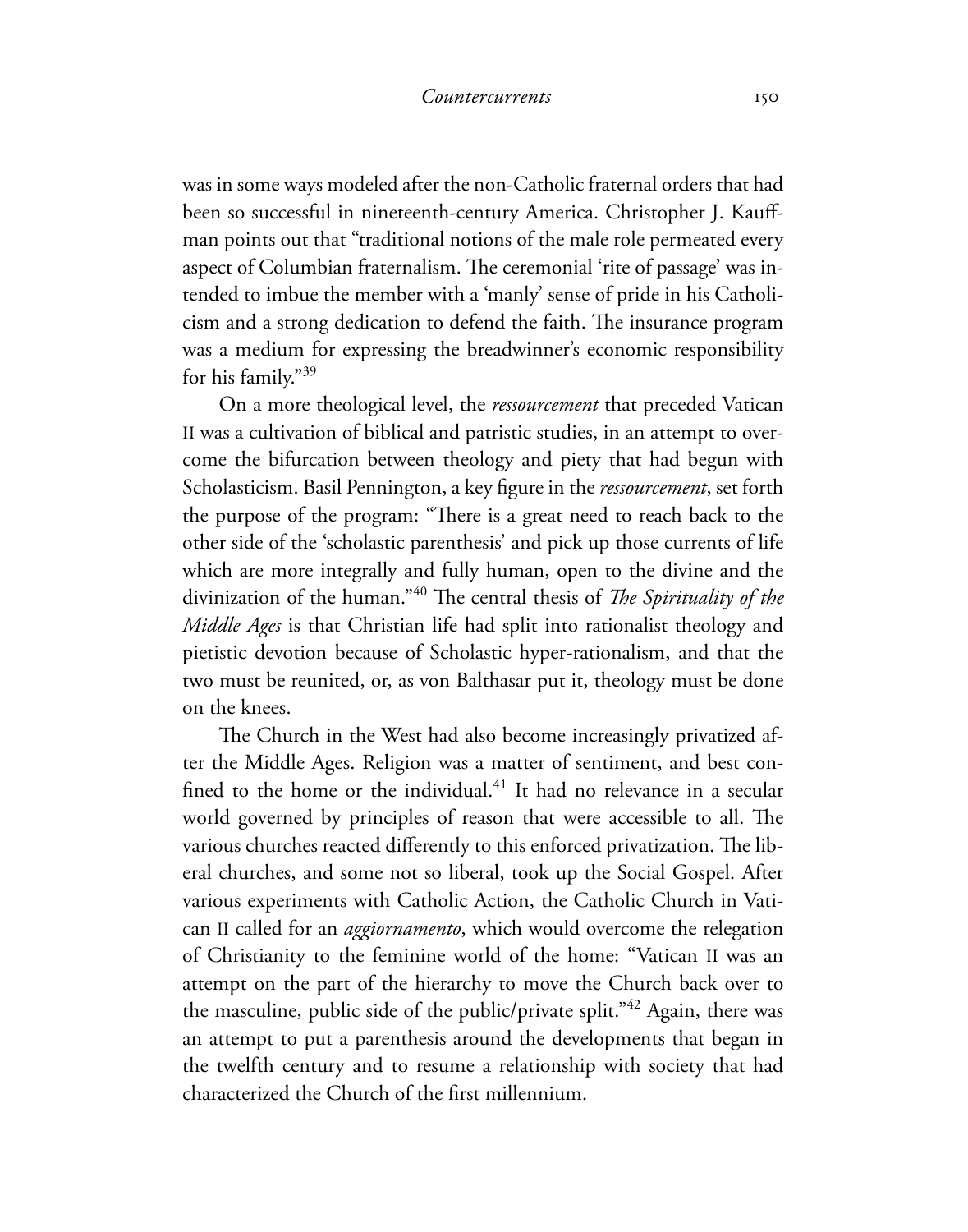But, to date, the attempts of Vatican II to attain an *aggiornamento* by a *ressourcement* have not been successful. The extraordinary pontificate of John Paul II and the union of religious and nationalist fervor in Poland was almost certainly a key factor in the end of Communism in central and Eastern Europe. But the West continues to undergo a process by which religion is further feminized and public life further secularized.

A few Catholic writers, a very few, have noticed the lack of men in the church and have attempted to give both a diagnosis and a remedy. Patrick Arnold, in *Warriors, Wildmen and Kings: Masculine Spirituality and the Bible*, has made excellent practical suggestions. On the subject of the liturgy he says, "Butterfly, Banner, and Balloon Extravaganzas severely alienated many men. The most saccharine outbreaks of forced liturgical excitement featured fluttering dancers floating down church aisles like wood-nymphs, goofy pseudo-rites forced on the congregation with almost fascist authoritarianism, and a host of silly *schticks* usually accompanied by inane music." Arnold continues with the observation that a "liturgy that appeals to men possesses a quality the Hebrews called *kabod* ('glory') and the Romans *gravitas* ('gravity'); both words at root mean 'weightiness' and connote a sense of dignified importance and seriousness."43 Nevertheless, Arnold's perceptions and attempts at prescribing solutions are vitiated by his obvious sympathy for homosexuality. The current attempts, within almost all Christian denominations, to normalize homosexuality will, more than anything else, convince heterosexual men that religion had best be kept at a great distance.

Little in Catholic circles portends any change in the current situation. Richard Rohr laments that "we seem to have resigned ourselves to church meetings where men are largely absent, to church ministry that is mainly done by women but overseen by a clerical caste, to an often soft devotionalism that attracts only a specific male clientele.<sup>"44</sup> The last phrase is an allusion to the weak masculinity of men who tend to be attracted to church. Little in David James's survey *What Are They Saying About Masculine Spirituality?* shows promise for revivifying general male interest in Christianity. There is too much Jungianism, too much emphasis on male weakness and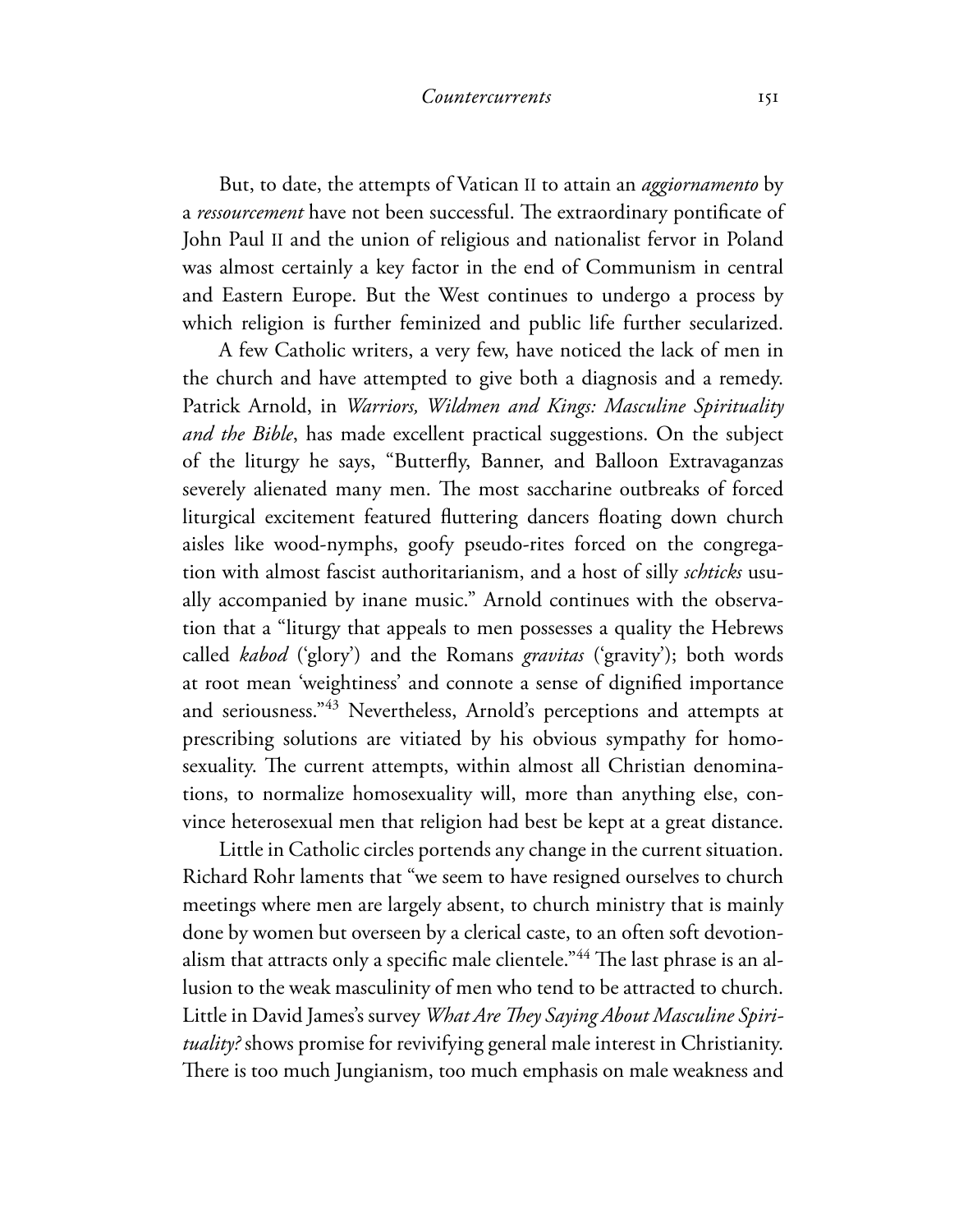faults, and too few practical suggestions. The ascendancy of the feminist and homosexual agendas in the church blocks the way to any reconnection of men and the church.

### PROTESTANT REACTIONS

The theological concerns of the Reformation are of course more important than its relationship to the feminization of the Church, but the gender question was not absent. Most scholars recognize the rejection of the religious feminine by the Reformation: "The Reformation substantially purged Christianity of its feminine elements, leaving men and women alike faced with a starkly masculine religion."45 Paul Tillich claims that "the spirit of Judaism with its exclusively male symbolism prevailed in the Reformation."46 The return to biblical and patristic models of spirituality led once again to a portrayal of the life of the Christian as a battle, a spirituality that was essentially masculine. In part the Reformation counteracted medieval feminization, but in part inadvertantly reinforced it.

### *The Reformers*

Luther, rejecting most of the comforting medieval devotions to saintly intercessors, mediators, and protectors, returned to a stark view of humanity caught between God and the Devil:

 The believer is never at rest, but is in incessant combat against the "flesh," the "world," the "devil." These three powers are opposed to God and his word. It is not always possible to distinguish them at the level of their action on Christians. The evocation of the devil by Luther is something more than a simple medieval heritage. If he spoke of the devil so often (and more deeply than was done in the Middle Ages), it is because he understood the whole of the history of the world as a battle of demonic power against God the creator and redeemer. Evil is not simply moral or a weakness of people, but transpersonal, bound to that mysterious power which Luther called, with the tradition, Satan or devil."47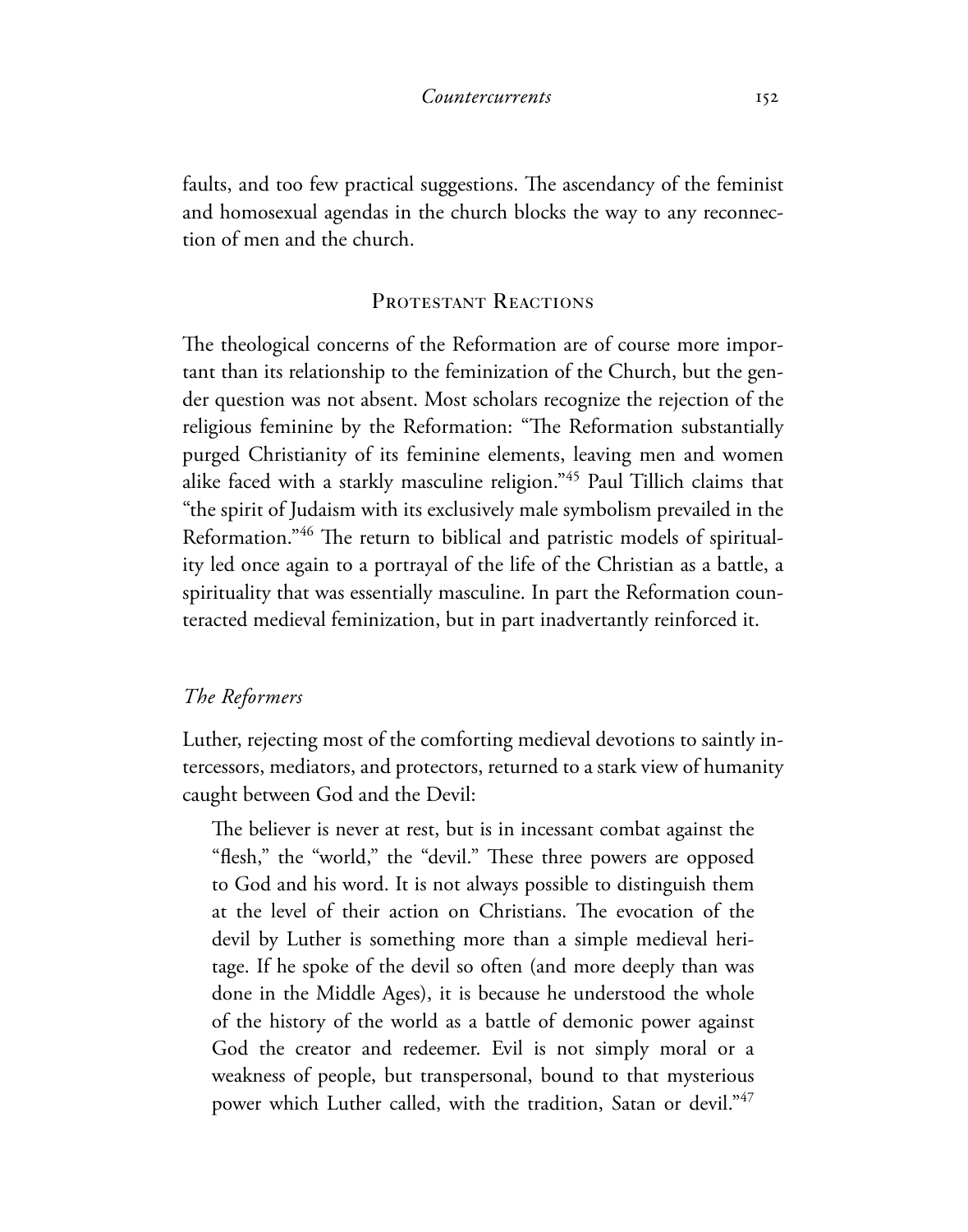Nor was this confined to Luther's own life; the hymn that became the battle cry of the Reformation, *Ein' Feste Burg*, portrayed the conflict between God and Satan vividly. The war was universal: "Christ and Satan wage a cosmic war for mastery over Church and world. No one can evade involvement in this struggle. Even for the believer there is no refuge—neither monastery nor the seclusion of the wilderness offer him a chance for escape. The Devil is the omnipresent threat, and exactly for this reason the faithful need the proper weapons for survival."<sup>48</sup> The Lutheran branch of the Reformation, because of its emphasis on *agon*, on struggle, led to a Christianity that was far more masculine than medieval Catholicism had been: "The overwhelming image of both God and the believer in Luther's writings is a masculine one. . . . True faith is energetic, active, steadfast, mighty. Industrious, powerful—all archetypally masculine qualities in the sixteenth (or the twentieth) centuries. God is Father, Son, Sovereign, King, Lord, Victor, Begetter, 'the slayer of sin and the devourer of death'—all aggressive, martial, and totally male images. With the home now the center of women's religious vocation, even the imagery of the Church becomes masculine, or at least paternal and fraternal."49 The medieval preoccupation with Christ as the bridegroom had of course emphasized the masculinity of Christ, but it was the erotic aspect of masculinity that predominated in the Middle Ages. The Church had always been seen as the Bride, but in Lutheranism the Church became more of a fraternity.

But this note in the Reformation was to grow fainter, the tones of *Ein' Feste Burg* gradually replaced by *0, How I Love Jesus*. The feminine voice grew louder, while the masculine voice was muted, because the demographic composition of the church had changed since the patristic era. It was hard to maintain a masculine attitude in a church whose congregations were predominantly, sometimes overwhelmingly, female.

In its original European forms, all varieties of Protestantism emphasized the role of the father in the family. Luther and Calvin and the Anabaptists all agreed on the necessity of patriarchy. Calvin explained that the husband and wife were equal, but that the wife was functionally subordinate to the husband, whose authority was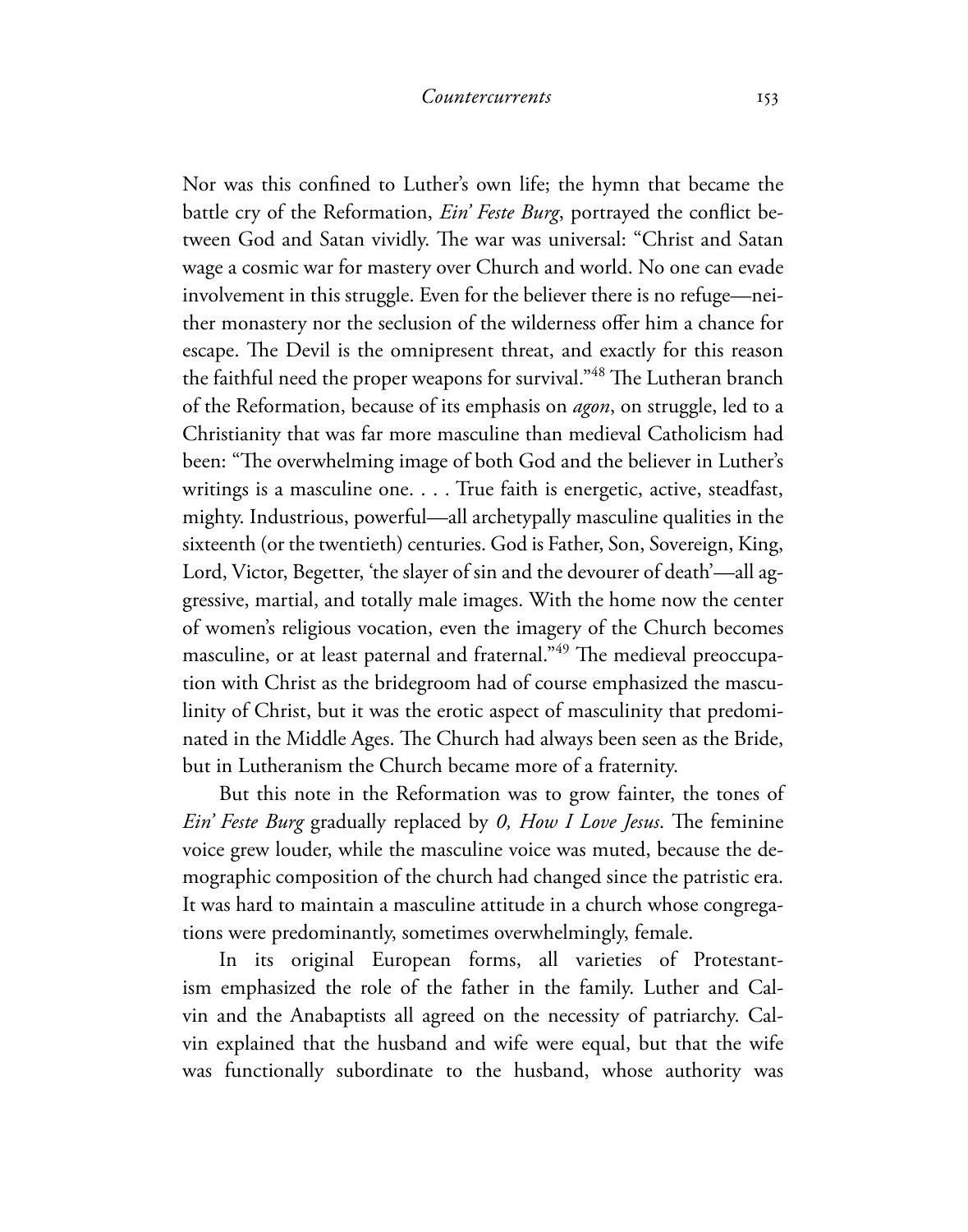like that of Christ, an authority of service and sacrifice.<sup>50</sup> Such Christian patriarchalism has largely vanished from Protestantism except in such groups as the Amish, who anchor the identity of males in Christian fatherhood.

# *Revivalism*

Revivalism had roots in Methodism, and it seems that early Methodism appealed about equally to men and women. In East Cheshire, Methodist societies had "about 55 percent female membership," which "closely matches the sex ratio as a whole in textile manufacturing centres."<sup>51</sup> Revivalism did not flourish in England, but became the predominant form of Protestantism after it had been transplanted to the colonies.

The series of revivals that began in the seventeenth century modified the demographic composition of the Church in America, which even in the seventeenth century was largely female. It also affected religious feelings and their expression. Bridal mysticism, although it was common to Puritan and pietist, did not flourish in America, which developed its own form of the religion of the heart: "Revivalism . . . was an emotionalized religion based on inner experience, but of a peculiar American type. Unlike the mystical movements of Europe, it did not center around asceticism and divine love, but rather around sin, repentance, and redemption; instead of stressing the humanity of Christ and the intimate love relationship between God and man, it aroused fear and trembling through hell-fire oratory."<sup>52</sup> Revivals served evangelism. In Hudson's classic definition, evangelism is "a theological emphasis upon the necessity for a conversion experience as the beginning point of a Christian life, while revivalism is a technique developed to induce that experience."53 Revivalism was a call to change, which could take many forms and was given many names: "salvation, conversion, regeneration, or the new birth."54 It could be highly emotional, but it could also be a decision based on consideration of the evidence, a business decision, a prudent spiritual fire insurance. But revivalism always involved the ending of one way of life and the beginning of another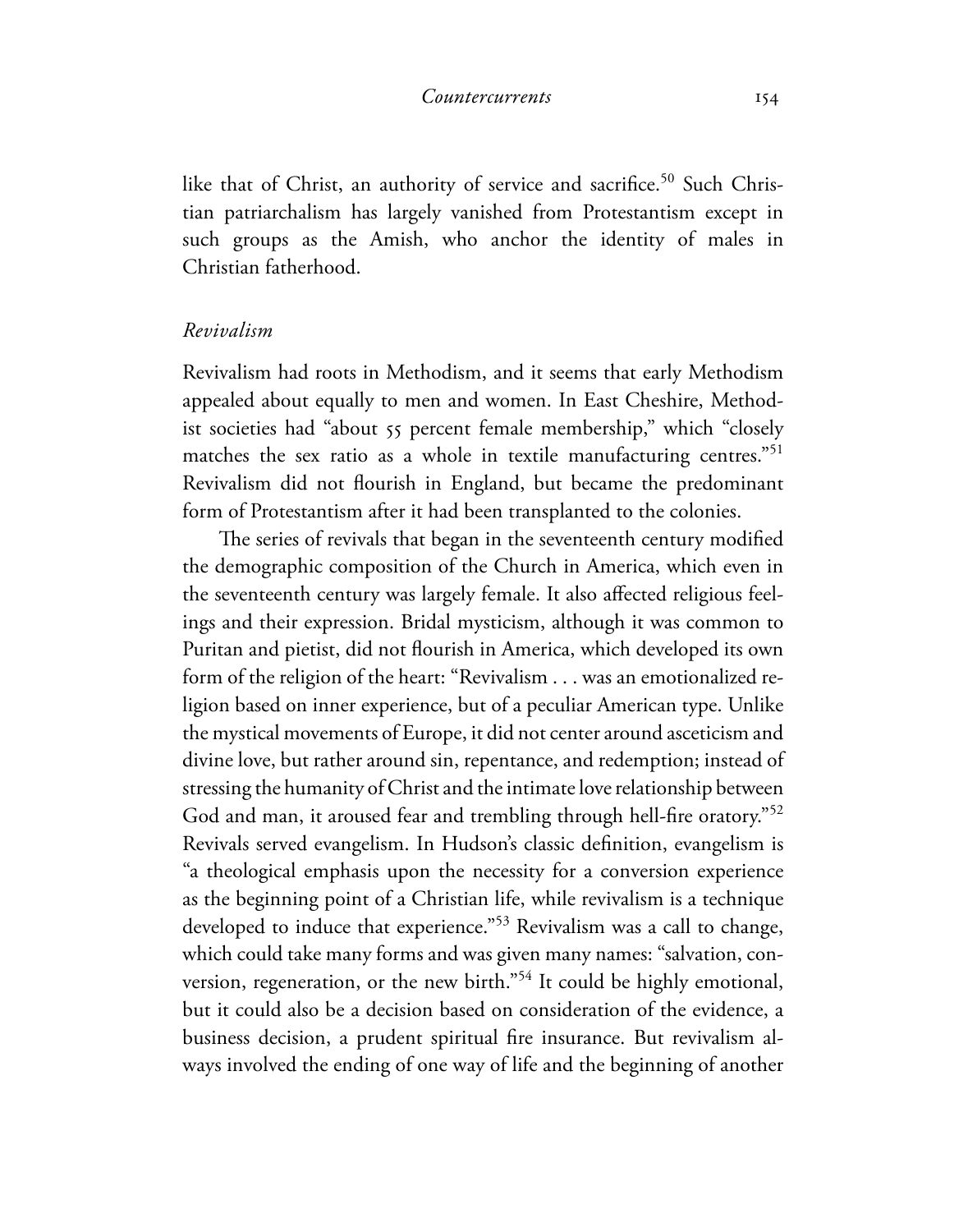and therefore conformed to the pattern of death and rebirth by which men attain masculinity. Conversion is an experience comprehensible to men who follow the ideology of masculinity, who know that the meaning of life can only be found in a test that leads to a kind of death and a rebirth as a new type of being. Charles Grandison Finney, the preacher who began the Second Great Awakening, the wave of revivals that set the evangelical tone of American Protestantism, was a Freemason, and his conversion experience in 1821 closely resembled the fraternal initiation he had gone through when he became a Mason. Mark C. Carnes compares fraternalism and revivalism: "Both revivalism and fraternalism depend upon an agency outside the individual to generate a personal transformation; both depicted man as inherently deficient; and both invoked grim visions of death and hell to precipitate an emotional response that could lead men to an unknowable and distant God."<sup>55</sup> The anguish and the hellfire-andbrimstone sermons of the revivals were a change from the calm rationality, Unitarianism, and Universalism of the older churches.

In the First Great Awakening of the later eighteenth century, the one identified with the Calvinism of Jonathan Edwards, women made up the majority of new church members: "In over half of the churches the proportion of women at admission increased from previous levels or remained in line with the church's historical appeal."56 But overall, the percentage of men joining the church increased over the low percentage of the prerevival period: "On occasion, however, the Great Awakening did redress the severe imbalance of females over males in new membership, and in several towns even tipped it decidedly in the latter's direction."57 Revivalist preaching obviously had a special appeal for men.

At the time of the American Revolution, the ratio of new male church members to new female members was at an all time low. Politics and, especially, war were far more attractive to men than the church was. Declension, or a failing off of membership, occurred primarily among men, and fears of male deism and atheism occupied the clergy.58 During the Second Great Awakening, identified with Finney, the percentage of men who joined the church also increased,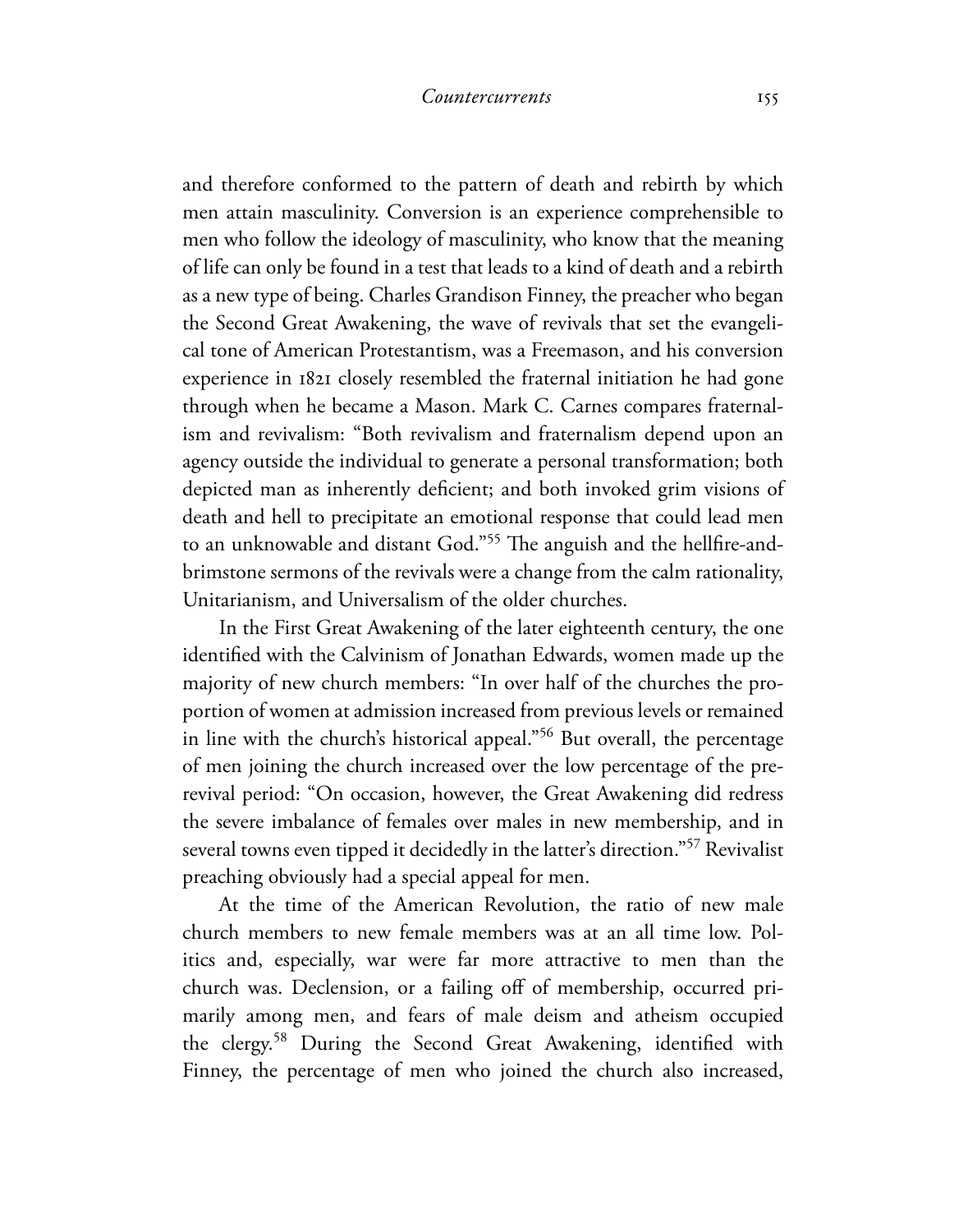but it was not as high as in the First. Women were the majority of the participants in the revival: "Females were more receptive to the revivalists' message than males."59 This revival, unlike that of the eighteenth century, appealed to the more mature: "Married adult males were more likely to convert than young unattached males; females were more likely to convert than males; and of any single group (considering gender and marital status), married females were the most likely to convert."<sup>60</sup> That more married men than unmarried converted suggests that wives had more to do with male conversions in this Awakening than in the previous one.<sup>61</sup>

In the brief but intense revival of  $1858$ , brought on by the tensions that led to the Civil War, there was an unusually high percentage of men. The *Christian Advocate* noted that often "the majority of the converts [were] males."<sup>62</sup> Although the revival preached the old gospel, it used new methods: "It relied heavily upon businessmen, business methods, and the business outlook."63 This was a harbinger of Moody's approach and that of almost all later evangelists. In the revivals of the twentieth century, men also seem to have been attracted to conversion at a rate that has exceeded that of non-revival periods, although women have remained the majority of the converts. This relative success among males was not limited to Protestants, for whom revivals were almost an institution. The Roman Catholic Church had a tradition of mission preaching which was imported to America, and it also seemed to have more success reaching men than regular services.<sup>64</sup>

Nevertheless, the revivals did not reach the completely unchurched; they were most popular among church goers. Revivalists were frustrated that churchgoers occupied the chairs and sometimes asked them to stay away to make room for the unchurched. Those who were not already members of churches often came from families that had church members, or were children and adolescents from Sunday schools. The down-and-outers, the utterly profane, the deists and skeptics, did not go to revivals, and this group was primarily male. Revivalism did not seem to have any long-term impact even on more receptive males. If it added members to the churches in the short run, it led to a falling off as enthusiasms cooled. Among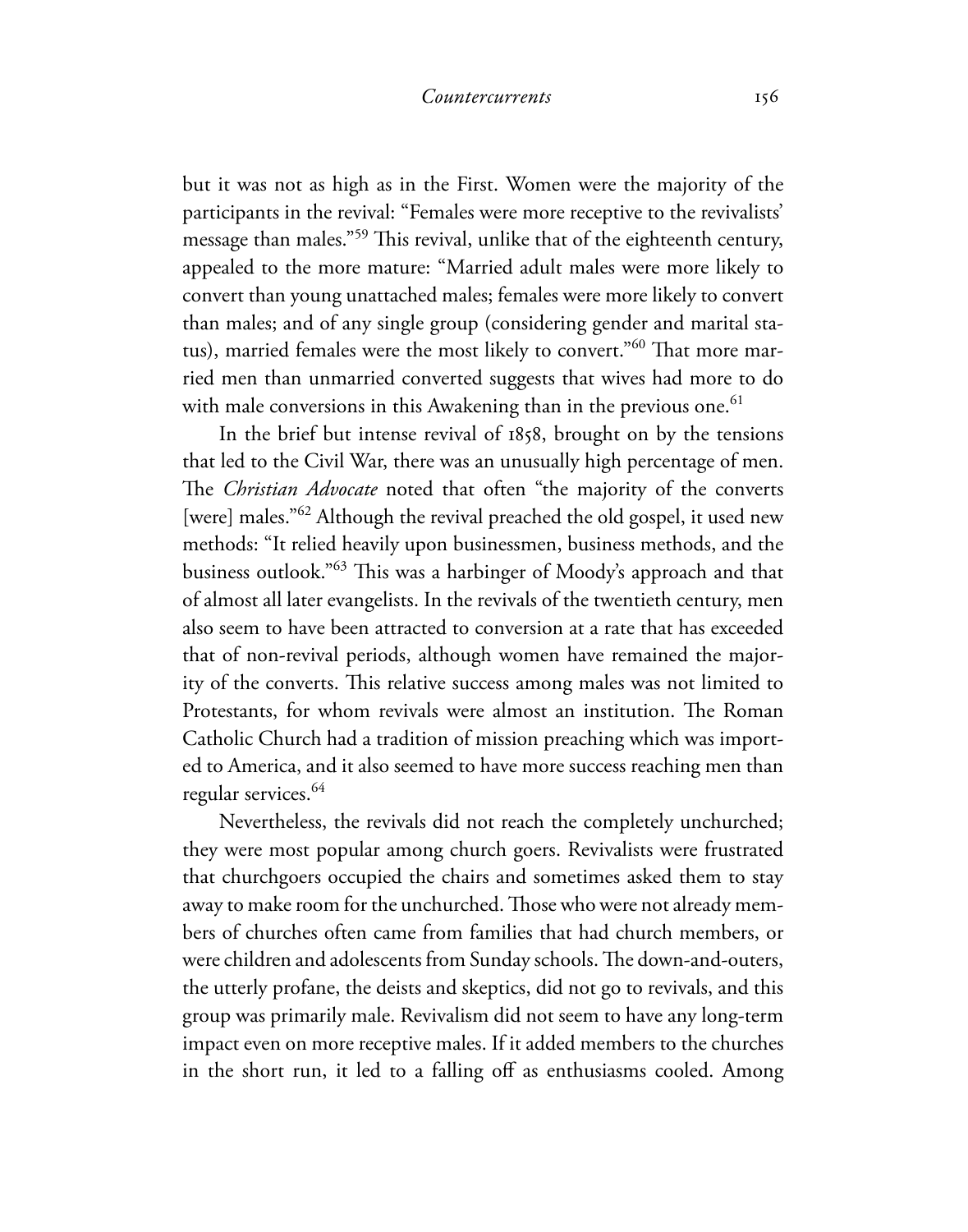Catholics, priests who preached the parish missions knew that there was a large group of "mission Catholics" who came to church only for missions and then stayed away until the next mission. Conversion is a peak experience, and even men who want initiation find it impossible to live permanently on the mountaintop.

### *Muscular Christianity*

A vague feeling that religion had become too feminized and a more conscious dislike of high-church foppery led to Victorian muscular Christianity.<sup>65</sup> This variety of Christianity shunned asceticism, especially celibacy and virginity, in which it detected perversion. Charles Kingsley despised Cardinal Newman and wrote *Water Babies* as a popular defense of Christian marriage and progeny and, beyond that, of the unity of church and world, sacred and secular.<sup>66</sup> Kingsley and his like-minded friends wanted men to be Christian without being too religious, because religion, in its ascetical Roman, monastic, Tractarian forms, was identified with femininity. Kingsley preached "godliness and manliness," but not "saintliness," which is "not God's ideal of a man, [but] an effeminate shaveling's ideal."<sup>67</sup> Kingsley disliked the popular images of St. Francis de Sales and St. Vincent de Paul, because "God made man in His image, not in an imaginary Virgin Mary's image."68 Kingsley's charges, as we have seen, have some historical basis. Nevertheless, the Church of England belonged to Western Christianity, and was also feminized, although perhaps not as much as Roman Catholicism, especially in France.

Kingsley was an early proponent of the motto "Be All You Can Be" because manly potential should be fulfilled, not denied.<sup>69</sup> Kingsley advised a friend to preach to men "that Christ is in them, a true and healthy manhood, trying to form Himself in them, and make men of them."70 Mysticism was abhorrent to Kingsley because it was effeminate. He disliked talk about Christ as the bridegroom of the soul, because it characterized the soul "as feminine by nature, whatever be the sex of its possessor."71 Beyond these emotional objections to feminized religion lay a broad church emphasis on ethics,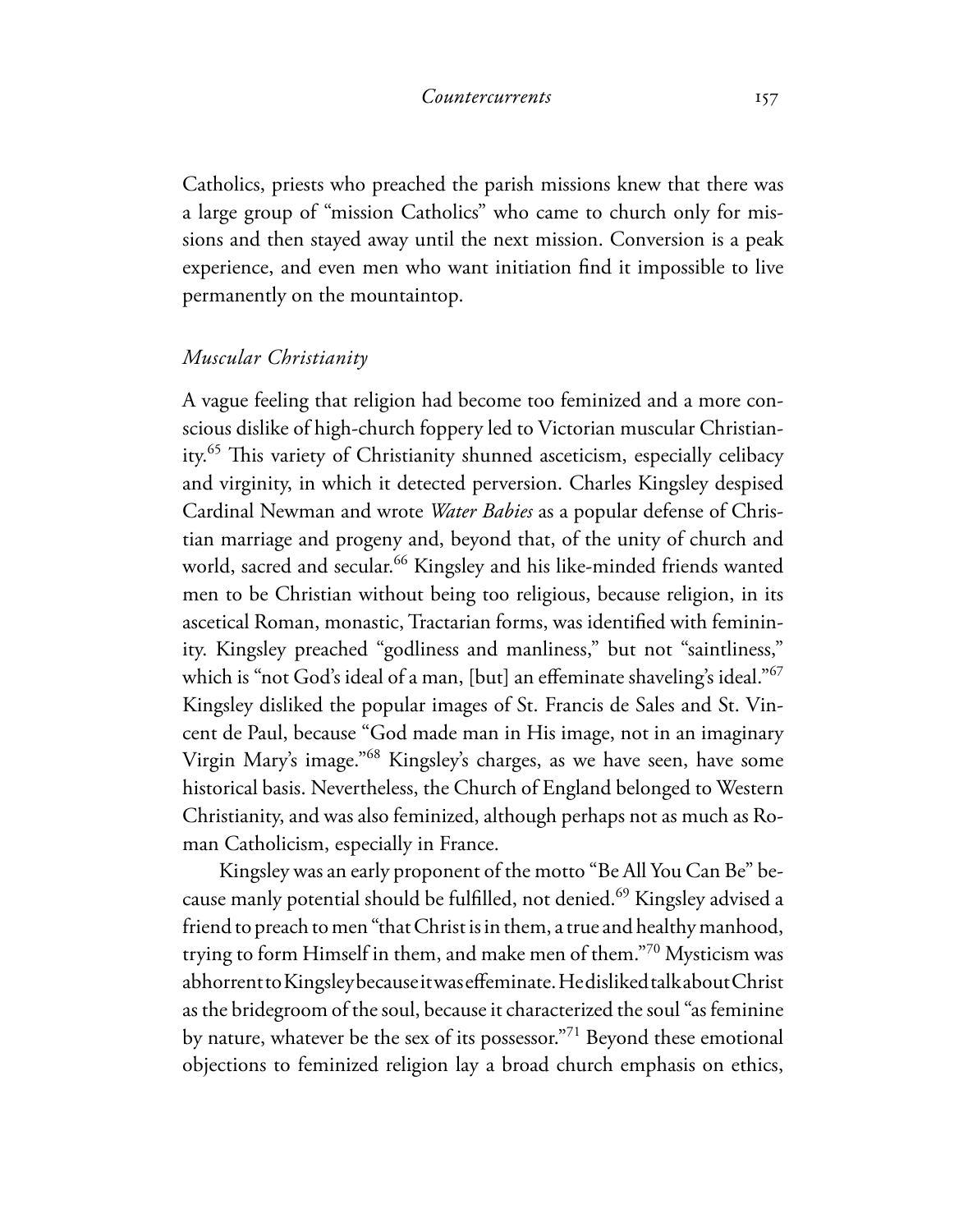a "liberal religious awareness which crystallized . . . into a vigorously combative Christianity involving urgent ethical and spiritual imperatives."72 Not the priest or the monk, but the Christian gentleman, was the ideal.<sup>73</sup>

# *The Men and Religion Forward Movement*

In the Church of nineteenth-century America, men remained a distinct minority, even after the Awakening. After the turn of the twentieth century, Christian laymen began a crusade to bring men back into the Church, the Men and Religion Forward Movement, which reached its peak in 1911 and 1912. Gail Bederman, in her study of the movement, notes that

 the messages were often traditional, but the method of presentation was highly unorthodox. As often as possible, organizers bought ads on the sport pages, where Men and Religion messages competed for consumers attention with ads for automobiles, burlesque houses, and whiskey. . . . And the entire revival, from beginning to end, was occasionally depicted as one big advertising campaign. For example, *Collier's* announced that the Movement's experts "have taken hold of religion, and are boosting it with the fervor and publicity skills which a gang of salesman would apply to soap that floats or suits that wear."<sup>74</sup>

It stressed the image of Jesus as the Successful Businessman, the Super Salesman. In the National Cathedral in Washington, I came across a memorial tablet to an Episcopalian worthy, whose life was summed up, not as "Christian," or "Sinner," or "Devoted Father and Husband," but as "Investment Banker." Despite these oddities, the movement to a large extent had effect. All churches experienced an increase in male membership, the Episcopal church most of all.<sup>75</sup>

Like modern revivalism, the Men and Religion Forward Movement used business techniques. Unlike revivalism, it tried to bring men into a mainline Protestantism that did not emphasize emotional peaks, but a slow, steady acceptance of responsibility in the church and society. Its proponents covered a spectrum of orthodoxy.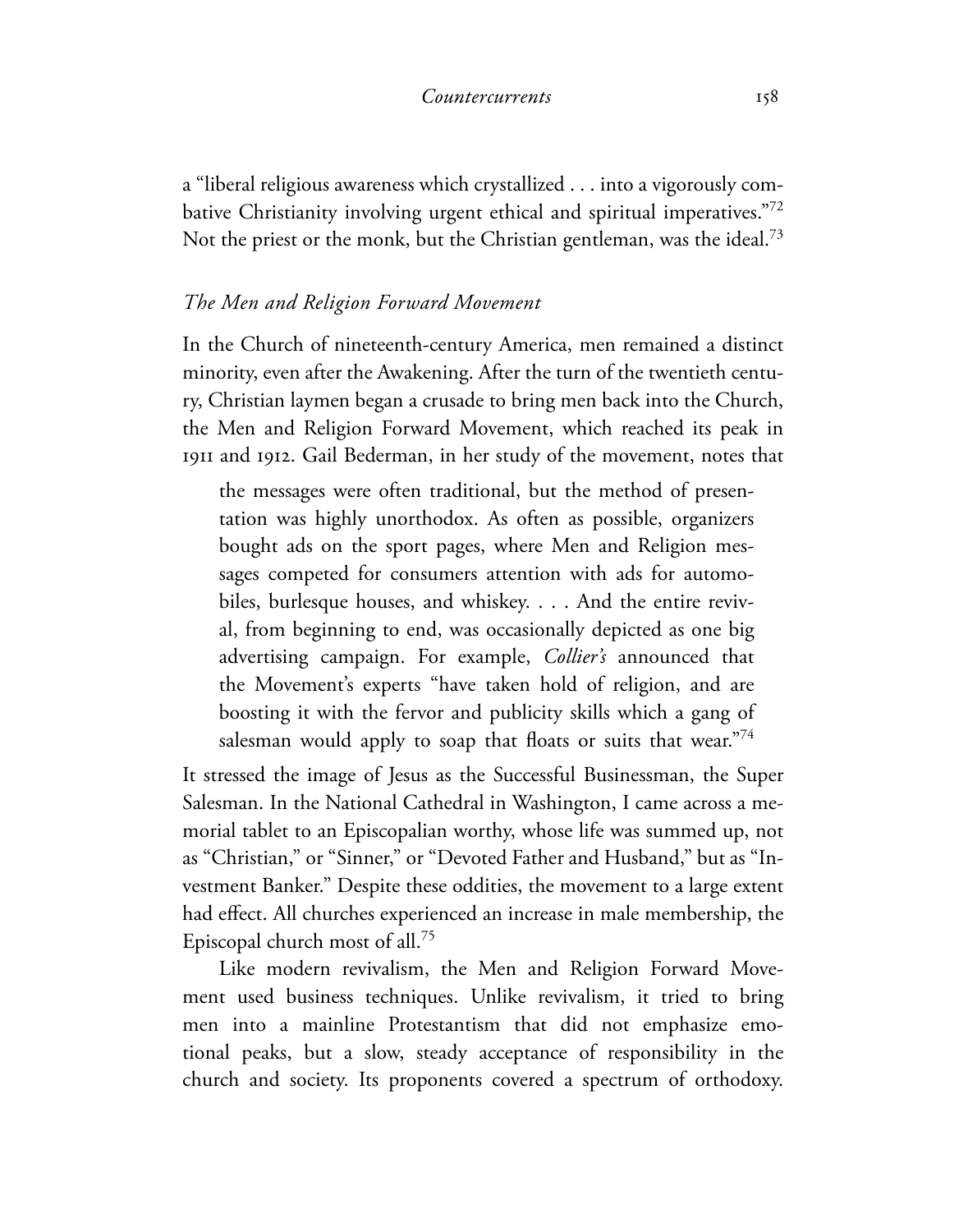Some were classic evangelicals, but the search for suitable church work for men led to an alliance of the proponents of the Social Gospel. Urban and political reform under church auspices was the heart of the Social Gospel, which also provided work suitable for men: the protection of the weak and interaction with the world of business and politics.

Bruce Barton, a popular writer of the early twentieth century, was generally favorable to the Men and Religion Forward Movement, but warned about its tendencies to churchiness. More committed to capitalism than orthodoxy, he seems to have had doubts about miracles, but he knew that Jesus was the model businessman. Barton lauds Jesus for the way he handled the apostles: "He believed that the way to get faith out of men is to show that you have faith in them; and from that great principle of executive management he never wavered."76 Jesus was popular at the best dinner parties: "There was a time when he was quite the favorite in Jerusalem."77 It is easy to mock Barton; but he had a serious purpose.

Barton noticed the almost total lack of attention to Joseph, who served as Jesus's earthly father, and traced it to the same tendency that leads Christians to portray Jesus as weak and willowy, instead of the strong carpenter he must have been: "The same theology which has painted the son as soft and gentle to the point of weakness, has exalted the feminine influence in its worship, and denied any large place to the masculine."78 Barton pointed out that the human idea of Father, which Jesus applied analogously to his heavenly Father, was formed by Jesus's experience of Joseph.

Barton constantly attacked holy-card, Sunday-school Christianity for its betrayal of the masculine Jesus: "They have shown us a frail man, undermuscled, with a soft face—a woman's face covered by beard—and a benign but baffled look, as though the problems of living were so grievous that death would be a welcome release."79 This is precisely how Jesus was shown in the widely-acclaimed *And Jesus Was His Name*: Jesus stands passive while his foes swirl around him. Barton instead delighted in the Jesus who is a warrior and hero, and noted that the way he motivated men was still a valid principle in modern times. Jesus used the "higher type of leadership which calls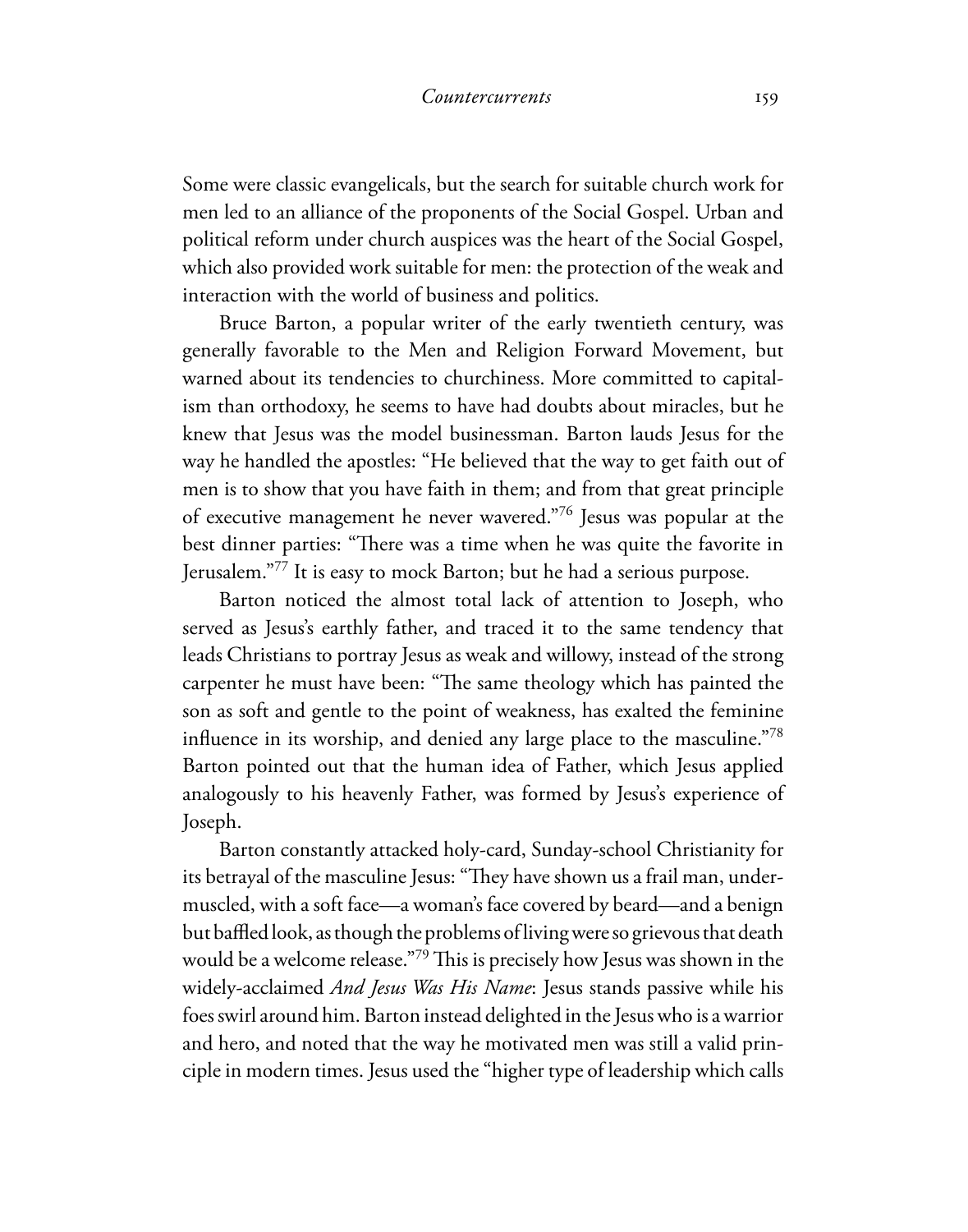forth men's greatest energies by the promise of obstacles rather than pictures of rewards."80

Barton also criticized the clericalization of Christian life. Although the reformers had attacked religious life and had tried to convince all Christians they were called to a life of faithful obedience, clericalism crept back into Protestantism. To overcome this, we must "rid ourselves of the idea that there is a difference between *work* and *religious work*."81 Christians have somehow gotten the idea that only work in or for the Church is pleasing to God, that only the work devoted "to church meetings and social service activities is consecrated."<sup>82</sup> This is a criticism of the Social Gospel and the attempts to make Christianity attractive to men by providing political and social reform work *within the Church*. Barton did not object to reform motivated by Christian faith and charity, but denied that it has to be under official church auspices to be Christian.

Barton proclaimed a message that has been taken up and amplified by both Opus Dei and Pope John Paul II, who would not share his naturalistic theological presuppositions. Barton wanted all Christians to realize that all work is worship; all useful service is prayer: "And whoever works wholeheartedly at any worthy calling is a co-worker with the Almighty in the great enterprise which He has initiated."<sup>83</sup>

More profound than Barton, Harry Emerson Fosdick sought to portray the masculinity of Jesus in *The Manhood of the Master*. Fosdick noticed the *coincidentia oppositorum*, the true sign of the supernatural, in Jesus, in "his heroic and revolutionary fearlessness, his capacity for indignation on the one side, and on the other this deep, friendly tenderness."<sup>84</sup> Jesus's wrath was fearful, especially since it was an expression of his love, the wrath of the Lamb. Remembering the love of Christ was important, Fosdick admitted, but "a man might better call on the mountains to cover him than to stand naked and defenceless before the indignation which that wrath creates."85 Fosdick sounded a note of the twentieth century when he points out that Jesus was tempted, indeed was "the most tempted of all because he had the greatest powers to control."86 Modern Christians, raised on an image of an effeminate Jesus, find the idea that he was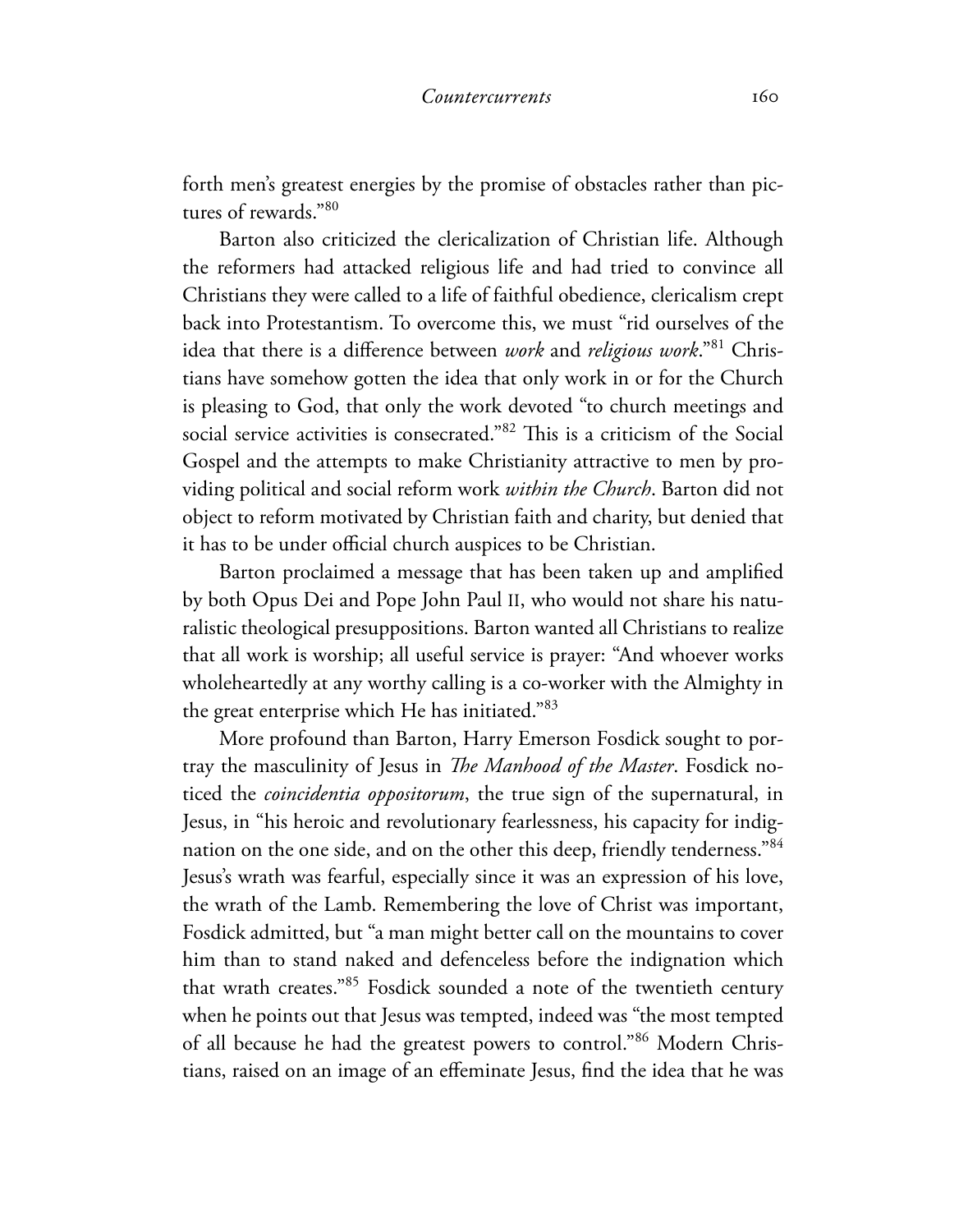tempted, especially in anything to do with sex (even if only by a marriage and children) sacrilegious, as was shown by the reaction to Kazantzakis's *The Last Temptation of Christ*.

The emphasis upon what Roman Catholics call the spirituality of work may explain the success of the Men and Religion Forward Movement, during which Fosdick wrote his book. The influence of the Men and Religion Forward Movement died out in the 1950s, but it may have led to the social health of the mid-twentieth-century American family. The father of the 1950s was the most family-involved father of American history and probably one of the most family-involved fathers in any modern culture. Religious practice, not coincidentally, also was at a peak in the 1950s.

### *Fundamentalism and Evangelicalism*

One element in evangelicalism and fundamentalism that tends to preserve a masculine flavor is the strong tendency to think in dichotomies, a result of a close attention to Scripture. Parallelism and antithesis are very prominent in Hebrew writing and thought; men also tend to think in dichotomies; and dichotomies are also the raw material for conflict, which is again grounded more in the masculine experience of separateness and in masculine aggression.

Fundamentalism, according to Margaret Lamberts Bendroth, attempted to be self-consciously masculine and reacted against the effeminate liberal churches.<sup>87</sup> Why were the liberal churches effeminate? After all, both fundamentalists and liberals had predominantly female constituencies.88 They were effeminate, according to the fundamentalists, because they refused to acknowledge the conflict, the battle between good and evil, in the world, and tried to make Christianity a mild religion of progress and enlightenment. Bendroth describes fundamentalism as "a means of separation, a way to declare superiority over the domesticated faith that shunned open conflict with the world, the flesh, and the devil."89 The fundamentalists were more attuned to Scripture, which lays out a scheme of dichotomies whose conflict drives the course of world history, from the temptation in the Garden to Armageddon. Scripture is also a strong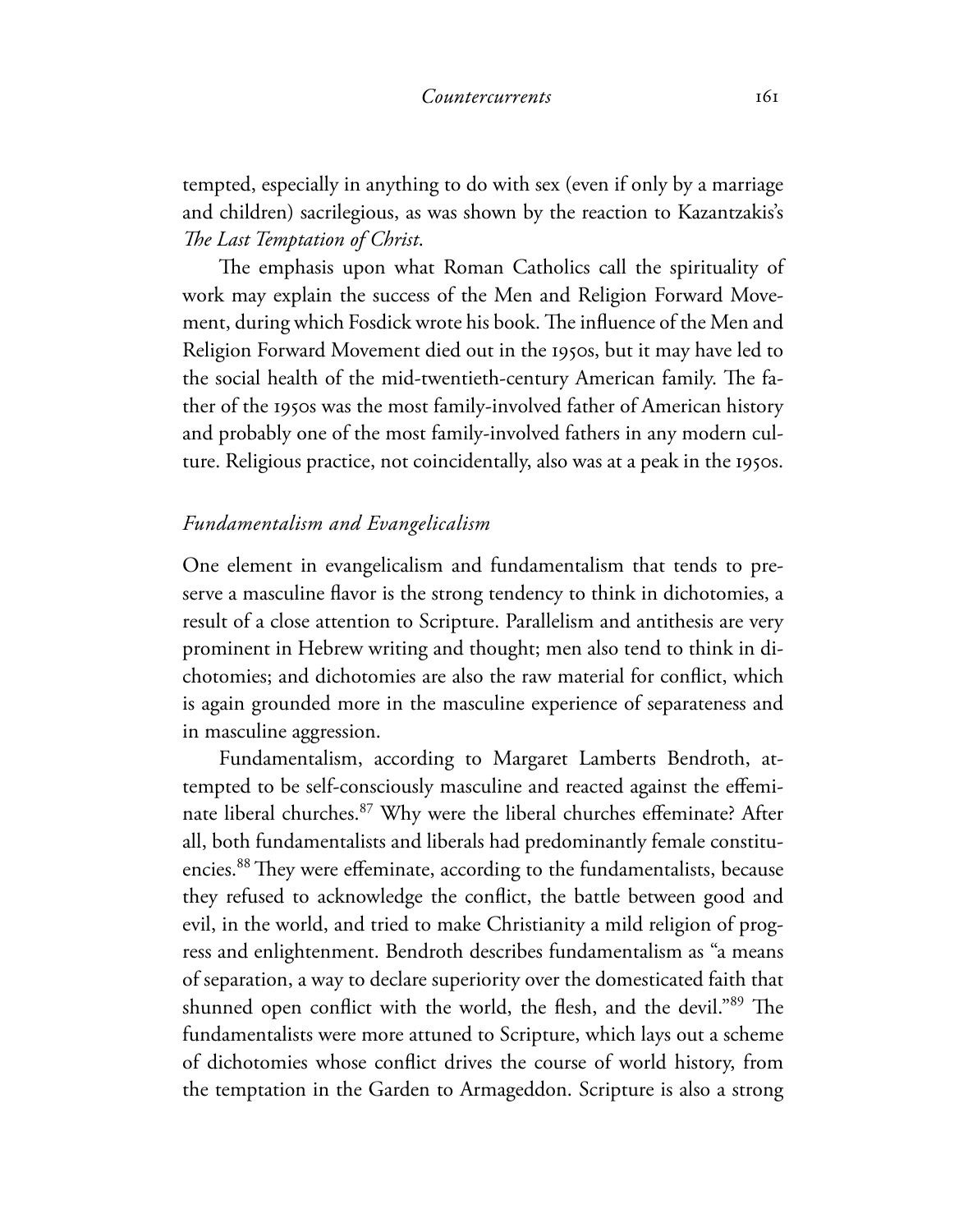voice for separatism, calling men to come out of Babylon, in whatever incarnation she is present in history.

The evangelical wing of Protestantism is strongly influenced by revivalism and its crisis-spirituality, partially a conscious attempt to reach men. Evangelicals have therefore been in the lead among American Christians in attempts to reach men. Promise Keepers is in the revivalist tradition, with mass meetings to ask for a commitment to the faith. It focuses especially on married men, and among them on those who have some sense of responsibility and are willing to listen to spiritual advice on how to fulfill the responsibilities of marriage. But these men have already made a reconnection to the feminine in marriage, and it is this connection to the feminine that the leadership of Promise Keepers is using to bring men back into a relationship with the Church.

The long-range success of Promise Keepers is, however, not assured. Revivalist attempts to reach men may have some initial success, but they founder in their attempts to develop stable commitments. Men may be attracted by the crisis atmosphere, but they discover it is impossible to live day to day in a crisis. In addition, Promise Keepers faces the problem that the church life to which it is attempting to attract men is feminized. Evangelical church life may be less feminized than Catholicism or mainline Protestantism, but the underlying problem, that men feel that religion is feminine, is still present. Men who wish to connect to women, that is, married men, may submit to a partial immersion in the feminine atmosphere of religion, and it is always necessary to begin with the groups with which success is most likely. But the social and religious problem is not so much with married men as with men who do not have a permanent connection to women, unmarried and divorced men. These men are the locus of social pathologies and anti-Christian movements, and they are the ones it is hardest to reach through already-Christian women.

The faults of these attempts to connect men and Christianity are obvious to the modern reader, who often feels that any manifestation of masculine qualities in religion is offensive. Conflict cannot be removed from Christianity without changing the nature of the reli